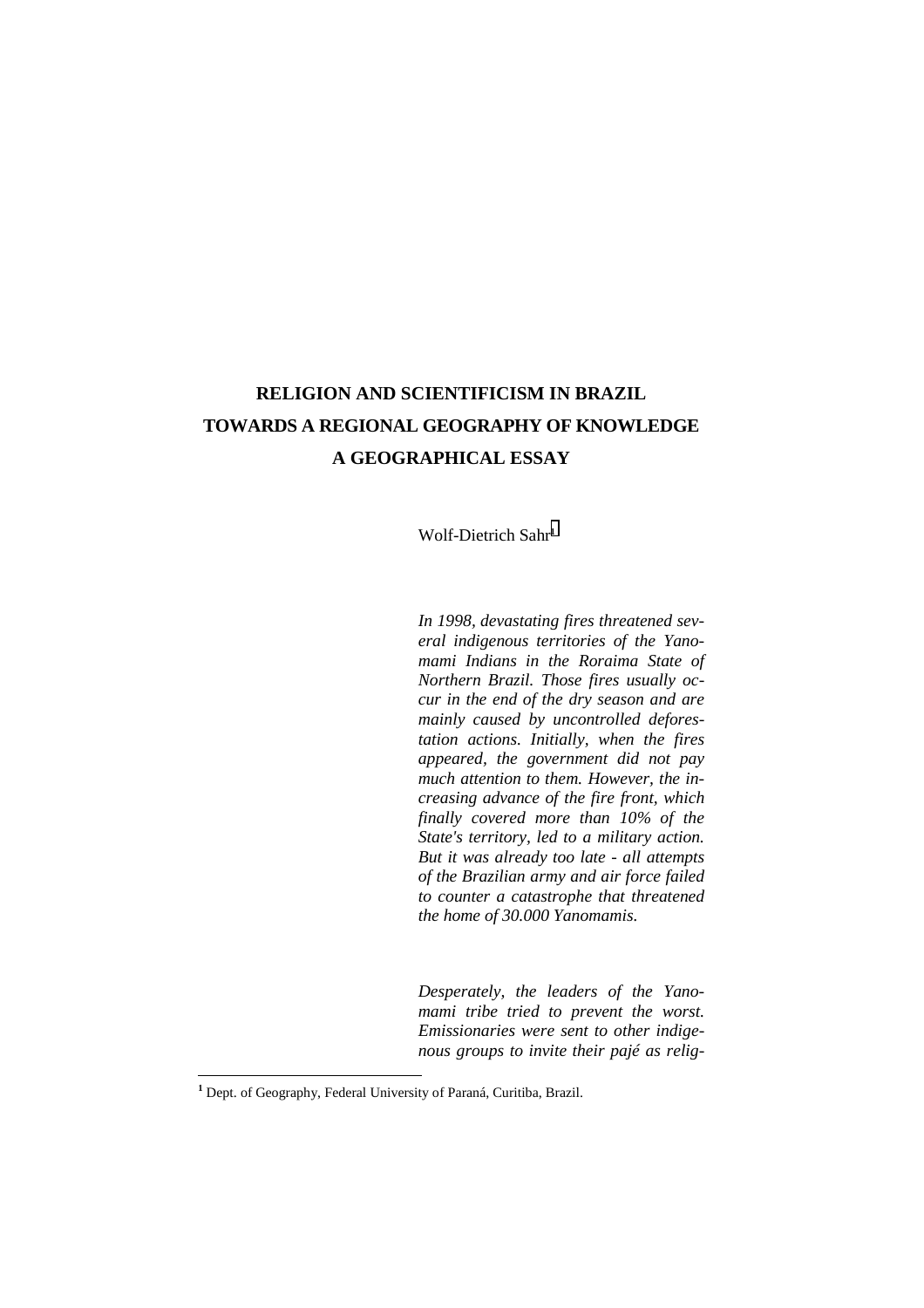*ious experts to present ritual dances that call for rain. Two Nambikwara Indians from Northern Mato Grosso performed a several days long ritual and the rain started already in the same night. The message was sent to press journalists who accompanied the Roraima disaster and was welcomed with surprise in all national journals and television stations. It seemed that Western technology and military rationality had failed, and traditional and religious knowledge was rehabilitated.*

#### **On the graben of meaning and matter**

The Roraima case shows that the relation between knowing and environmental transformation is essentially geographical and takes place at the contact zone between meaning and matter**<sup>2</sup>** . Meaning emerges from an intersubjective world of signification where the intellectual competence of different actors is disputing the production and reproduction of sense. Matter can be interpreted, in this context, as a condition and result of the human performance of actions, as an outside/inside texture framed by the material world of materiality. Thus, a dialogic relation binds the polarity between meaning and matter**<sup>3</sup>** .

The contact zone between the mental signification system and the material recursive world is socially disputed. Zierhofer denominates this zone a relational "Weltbild" between subjects and objects.**<sup>4</sup>** Its relation is culturally constructed and depends on the difference of the respective ideologies in use. The Brazilian example referred to above is very clear in this sense. It demonstrates that the ideological dispute between the tech-

44

**<sup>2</sup>** ZIERHOFER, Wolfgang. Geographie der Hybriden. **Erdkunde**, Berlin, Vol. 53, No. 1, p. 1, 1999. **3**

GOTTDIENER, Mark. **Postmodern Semiotics: a material culture and the forms of modern life**. Oxford: Cambridge, Blackwell, p. 25. **<sup>4</sup>**

<sup>&</sup>lt;sup>4</sup> Cf. ZIERHOFER, Wolfgang. Grundlagen für eine Humangeographie des relationalen Weltbildes. **Erdkunde**, Berlin, Vol. 51, No. 2, p. 82, 1997.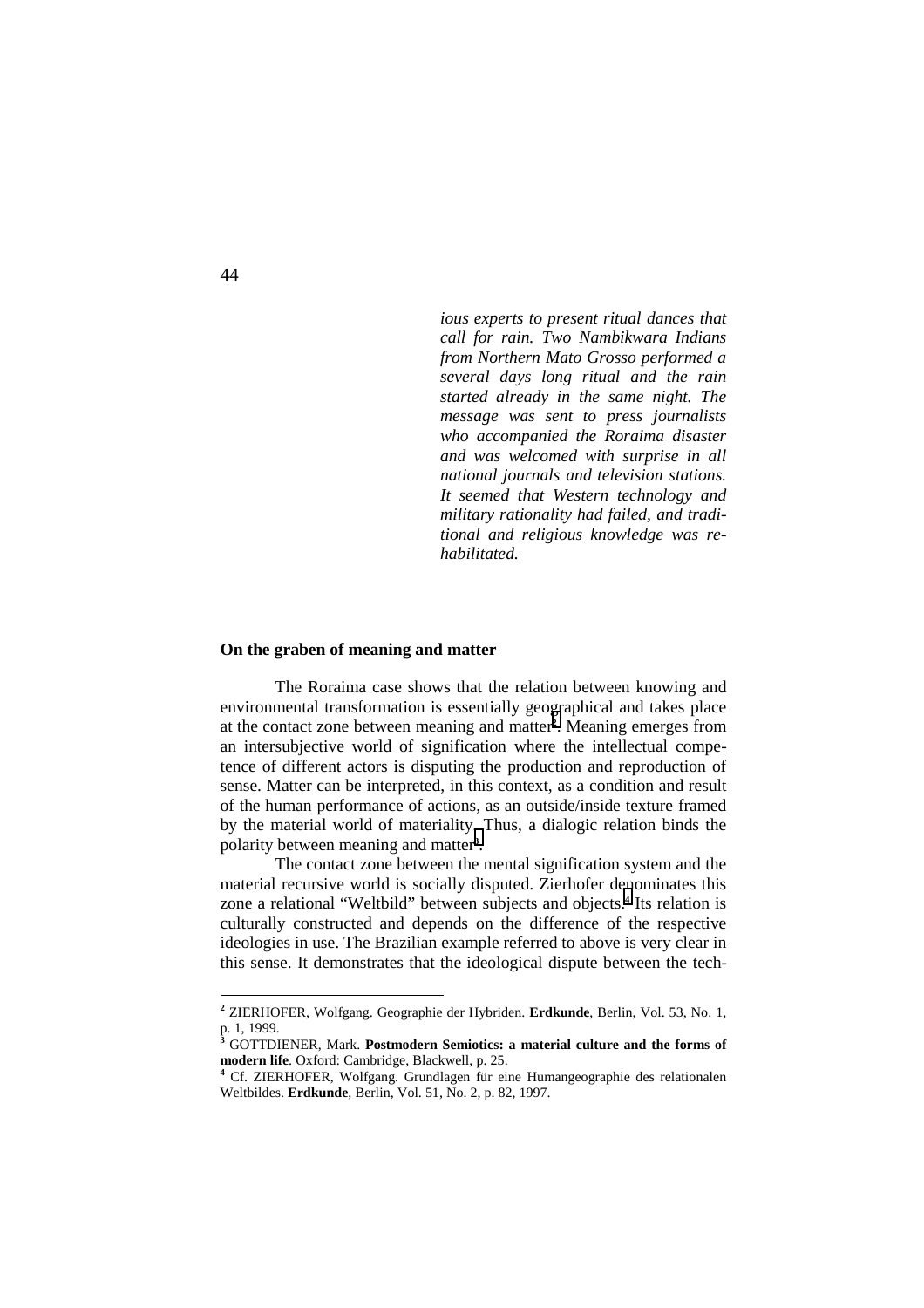nicist government on one hand and the religion-based indigenous culture on the other has serious social and environmental implications. It disputes a problematic zone on the edges of both forms of knowledge and, as such, resembles a geological graben.

The Philosopher Ernst Cassirer has put space into the midst of this graben. Space emerges, in his understanding, in between of the mental world as forms of ordering (Ordnungsbegriff) and the objective world as forms of being (Seinsbegriff)**<sup>5</sup>** . He refers to different types of knowledge, which are ordering the physical space through "symbolic forms" like, for example, language, mythology, religion, art, science, but also technology and ethics**<sup>6</sup>** .

Also G. Deleuze describes knowledge with a spatial metaphor. This author interprets space as a correspondence between the perceivable and the speakable world**<sup>7</sup>** . According to him, knowledge cannot be reduced neither to its material nor to its semiotic aspects but crops up as a transversal force between corporal experience and mental construction, where the perceivable can transgress into the direction of the speakable, but also the speakable can return to the perceivable. As such, knowledge is a spatio-semiotic expression on the divergence between the mental and the corporal element denoted as social technologies, some concrete and related to the objective world like houses, prisons, and hospitals, and others as abstract as the ideas of individuality and identity**<sup>8</sup>** .

The example of Roraima demonstrates the socio-cultural variability in positioning knowledge as a space between material conditions and ideologies. Whereas the technological attitude of the Brazilian government tries to resolve the problem via an engineering (and military) ideology, the indigenous local population opted for a religiousmythological interpretation of space. Therefore, we have to ask what kind of geographical network of symbolic relations defines the ideological

**<sup>5</sup>** CASSIRER, Ernst. Mythischer,ästhetischer und theoretischer Raum. In: CASSIRER, Ernst. **Symbol, Technik, Sprache**. Hamburg: Meiner, p. 93-95, 1995. **<sup>6</sup>**

<sup>&</sup>lt;sup>6</sup> The Philosophy of symbolic forms, developed by Ernst Cassirer, encompasses several fields of cultural expressions. For language, religion and science, see: CASSIRER, Ernst. **Philosophie der symbolischen Formen**. Darmstadt: Wissenschaftliche Buchgesellschaft, Vol. 1-3, 1994. For arts (but also including the aforementioned fields), see: CASSIRER, Ernst. **Ensaio sobre o Homem. Introdução a uma filosofia da cultura humana**. São Paulo: Martins Fontes, 1994. For technology, see: CASSIRER, Ernst. Form und Technik. In: CASSIRER, Ernst. **Symbol Technik, Sprache**. Hamburg: Meiner, p. 68, 1995. For ethics, see GRÄSER, Andreas. **Ernst Cassirer**. München: Beck, 1994, 108 ff. **<sup>7</sup>**

DELEUZE, Gilles. **Foucault**. Frankfurt/M.: Suhrkamp, 1992, p. 51. **<sup>8</sup>**

<sup>&</sup>lt;sup>8</sup> Ibid., p. 59.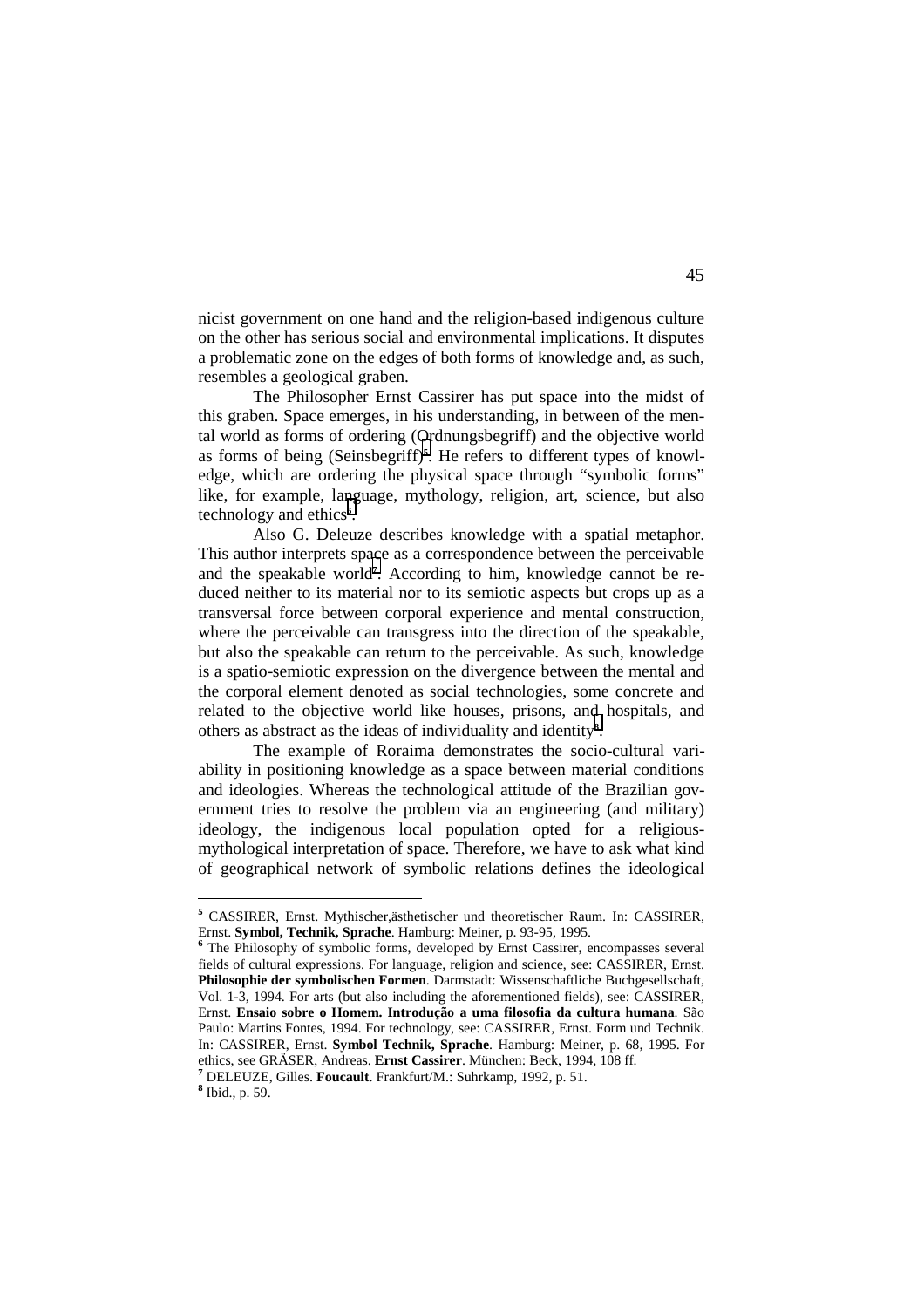field of Brazil, assuming that there exists a regional geography of thoughts, beyond the traditional positivist regional geography**<sup>9</sup>** .

# **Brazil - a magmatic country of scientificism and religions**

Brazil is a country where different ideological traditions are melting and/or diverging but are relate themselves to the same physical configuration of space. This takes place in a post-colonial context where occidental forms of knowledge are confronted with other forms of understanding the world, a common characteristic of nearly all former colonies**10**. This is usually based on the problematic assumption of the superiority of Western knowledge in a multicultural context.

Brazil was founded in the  $16<sup>th</sup>$  century on the ideological basis of the Counter-Reform, and the country has, in spite of all attempts for modernization, maintained its baroque roots in a lot of different aspects. Therefore, it is not surprising when Darcy Ribeiro, one of the great Brazilian intellectuals, says that the country resembles a tropical Roman empire**11**. This Romanity encompasses various components: a strong link with religion and imaginary symbolism in the forms of knowledge, a high grade of hierarchical homogeneity in the political system coupled with a strong utilitarian philosophy, and an impressive diversification of local and ethnic cultures resulting in a high number of social and perceptive conflicts.

The existence of the profound divergence between popular cultures and elitist culture contrasts clearly with the official attempts to paint a picture of a culturally diverse Brazil but which has a homogeneous national identity. The high variety of different cultures, they maybe indigenous, African, European, or, more recently, Asian, often frustrates the ideal configuration of a "baroque" unitarian state. The recent clashes of the Brazilian police force with the Pataxó Indians and the popular Movement of the Landless (*Movimento sem Terra*) during the official

46

**<sup>9</sup>** THRIFT, Nigel. For a new regional geography. **Progress in Human Geography**, Vol. 14, 1990, pp. 272-279.

see for ex. SAHR, Wolf-Dietrich. Ville und Countryside. Land-Stadt-**Verflechtungen im ländlichen St. Lucia. Ein Beitrag zu postmodernen Sozialgeographie der Karibik**. Hamburg: Wayasbah, 1997; BHABHA, Homi. **The location of culture**. London: Routledge, 1994. **<sup>11</sup>** RIBEIRO, Darcy. **O povo brasileiro. A formação e o sentido do Brasil**. São Paulo:

Companhia das Letras, 1995, p. 435.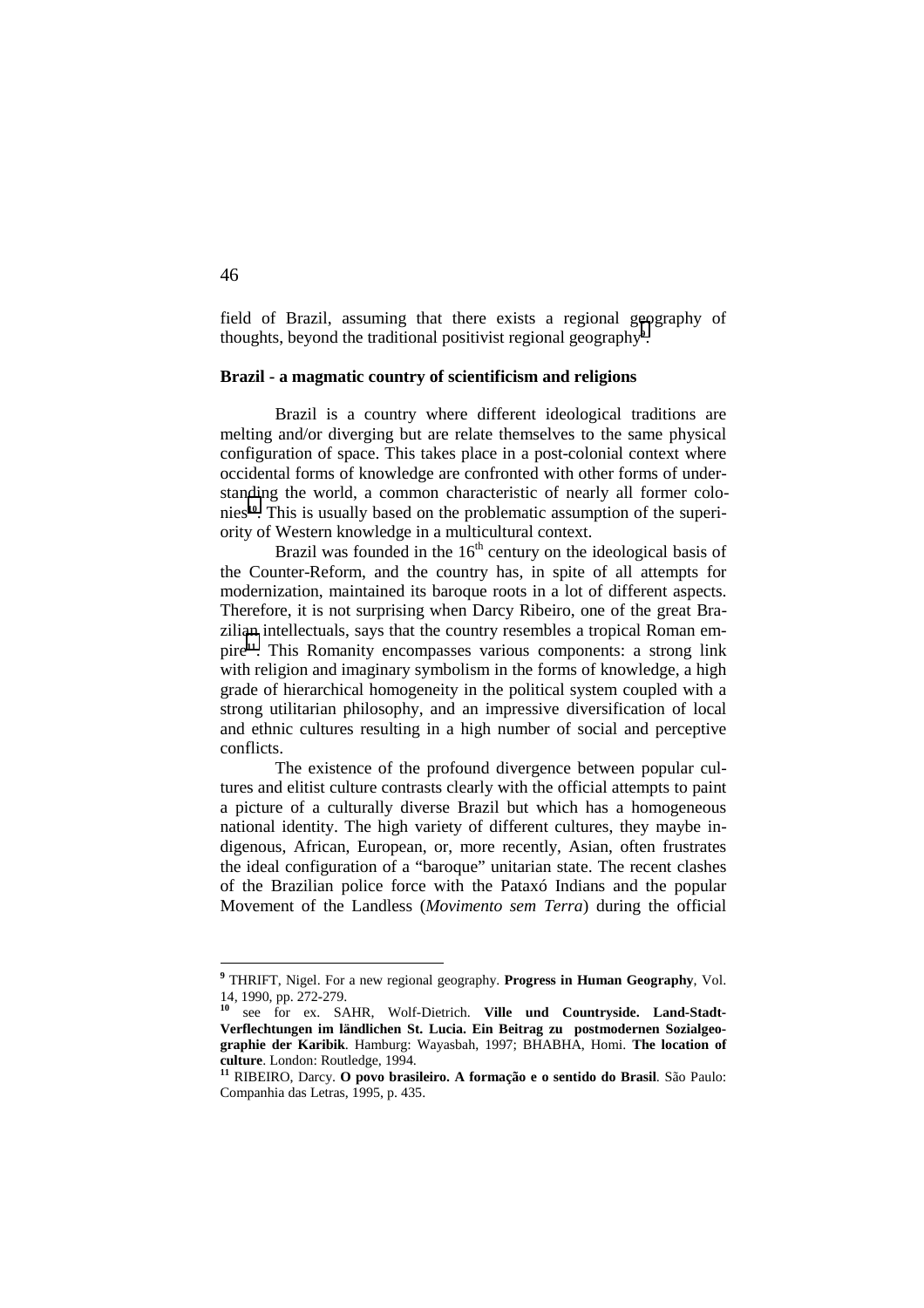festivities for the  $500<sup>th</sup>$  "anniversary" of Brazil brought this to physical clearness.

In fact, Brazil is living at the edge of various forms of knowledge, in a complicated network of differentiating "differAnces"**12**, mainly configured by the dispute between the "popular" and the "official" perspective. Various Brazilian authors have tried to understand the country on the basis of this structural dualism. Gilberto Freyre, sociologist and descendent of a large land owner, had once welcomed the melting process as essential for the creation of a national *brasilianidade***13**. This was during the 1930ies when Brazil passed the dictatorial regime of Getúlio Vargas who tried to create a new and modern Brazilian "Nation" by force. Also Darcy Ribeiro, anthropologist, educator and late Vice Governor of the State of Rio de Janeiro, has, in more recent times, referred to a "new model of structuration" of the Brazilian society on the basis of an ethnic-national unity - not necessarily based on cultural homogeneity**14**.

However, other intellectuals have criticized the relation between the State and the people of Brazil. For example, the anthropologist Roberto DaMatta, lecturing in Rio de Janeiro and the United States, speaks of a "Brazilian dilemma" where official culture and popular culture are clearly opposed**15**. Also Alfredo Bosi, literary critic of excellence, focuses in his book "Dialectics of colonization" on the difference between the modernizing culture of official Brazil and the country's popular traditions**16**.

Religion is plainly involved in these textures; it appears on one hand as a unitarian approach of Roman Catholicism disputing with illuminist rationality, but on the other hand consists of a high variety of popular religions. Usually, religion was not very visible in the country's analysis, but recently its social function has received considerable attention by authors critical to the amalgamation thesis. Various proponents

l

<sup>&</sup>lt;sup>12</sup> The term "differAnce" was artificially created by Jaques DERRIDA to define processes of signification, when differences are permanently reproduced through human intellectual activity by changing their meanings, see DERRIDA, Jacques. **Randgänge der Philoso-**

**FREYRE, Gilberto. Casa Grande & Senzala**. Rio de Janeiro: Record, 1999 (orig. 1930)

**<sup>14</sup>** RIBEIRO, Darcy. Op. cit., p. 19-21.

**<sup>15</sup>** DAMATTA, Roberto. **Carnavais, malandros e heróis. Para uma sociologia do dilemma brasileiro**. Rio de Janeiro: Rocco, 1997 (orig. 1978). **<sup>16</sup>** BOSI, Alfredo. **Dialética da Colonização**. São Paulo: Companhia das Letras, 1992, p.

<sup>11</sup>ff.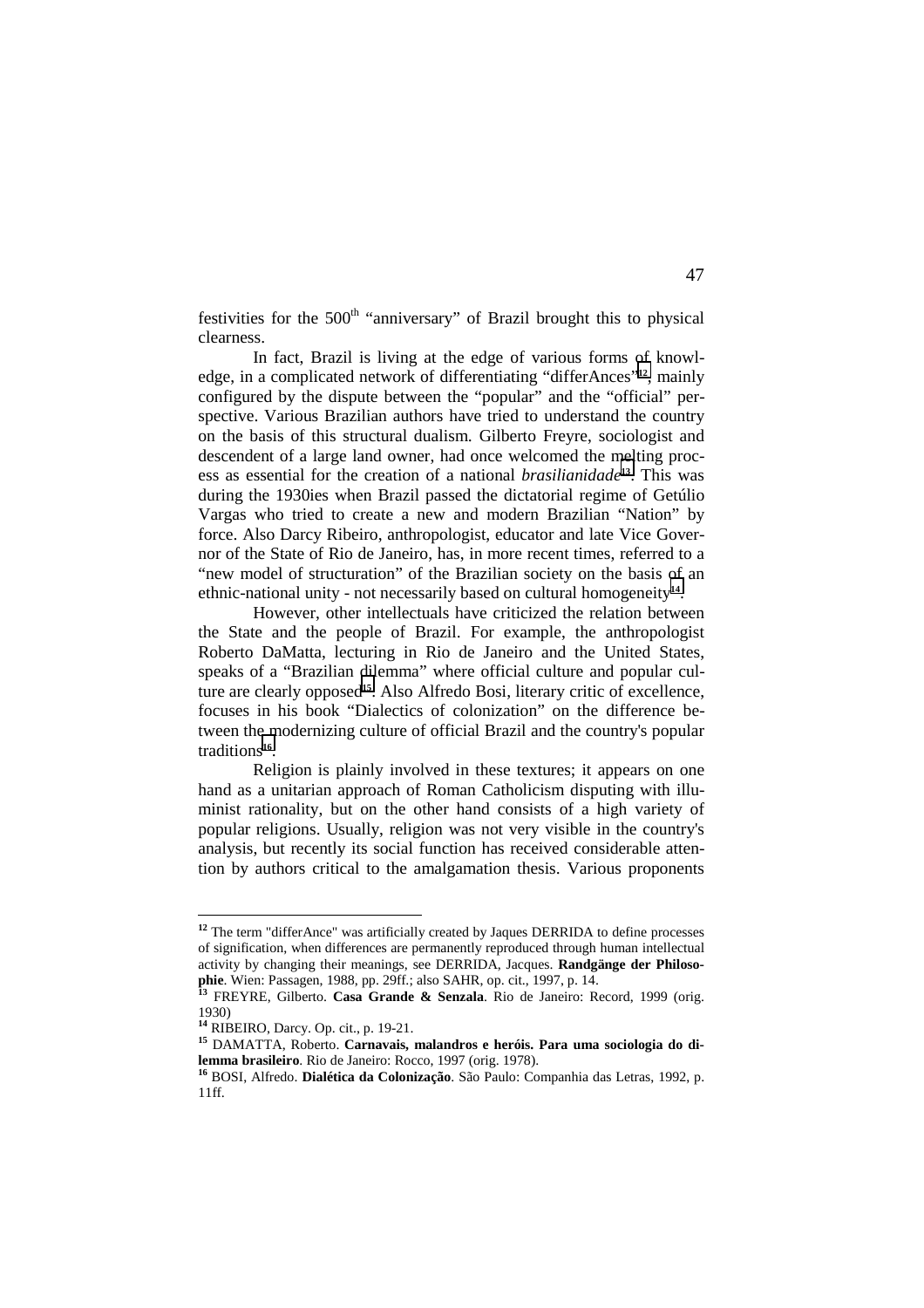have pointed to the fact that religion gains more and more space (and recognition) as a constructive force in the formation of Brazil**17**.

With such a socio-political texture, which interweaves popular cultures and elitist culture as well as scientificism/technicism and religion, Brazil and other countries of Latin America participate in a continental drifting process of decolonisation from Europe. In Brazil, modernity and science have assumed very different social functions from those in Europe. Latin America appears to be much more a rhizomatic product<sup>18</sup> of para- and post-modernity where popular and modernist cultures live together in an intricate network of diversity. To understand the "geological" fundaments of these constructions, we have to venture into visiting both the Continent of Modernity and the vast Ocean of Religion, the latter usually not very familiar to members of the scientific community.

# **The Continent of Modernity**

The Contintent of Modernity can be interpreted metaphorically as an on-going and reflexive process of knowing the world, a process that is traced neatly by authors like E. Cassirer and S. Toulmin**19**. Its knowledge content is usually seen from 3 different angles, the objective, the intersubjective and the subjective world<sup>20</sup>.

> - On the *objective level*, modern knowledge is systematic, coherent, easily codifiable and universal. This leads to certain preferences for unitarian systems of thought like mathematics and abstract thinking, pragmatic technologies, the restructuration of the economic world system by one currency (the US-Dollar), and the prevalence of a reductionist language like technical English.

48

**<sup>17</sup>** Two excellent and comprehensive studies on the religious continuum of Brazil are PIERUCCI, A.F. & PRANDI, Reginaldo. **A realidade social das religiões no Brasil**. São Paulo: Hucitec, 1996 and MONTES, Maria Lucia. As figuras do sagrado: entre o público e o privado. In SCHWARCZ, Lilian Moritz (org.). **História da vida privada brasileira. Vol. IV – Contrastes da intimidade contemporânea.** São Paulo: Companhia das Letras, 1998, pp. 63-172.

<sup>&</sup>lt;sup>18</sup> The term *rhizome* was introduced into the history of philosophical thinink in the 1970s by DELEUZE, Gilles & GUATTARI, Felix. **Mil Platôs. Capitalismo e Esquizofrenia**. Vol. I. Rio de Janeiro: ED. 34.

**<sup>19</sup>** CASSIRER, Ernst. **Das Erkenntnisproblem in der Philosophie und Wissenschaft der neueren Zeit**. Darmstadt: Wissenschaftliche Buchgesellschaft, 4 Vols., 1994. TOULMIN, Stephen. **Kosmopolis: die unerkannten Aufgaben der Moderne**. Frankfurt/M.: Suhrkamp, 1994.

**<sup>20</sup>** This differentiation derives from HABERMAS, Jürgen. **Theorie des Kommunikativen Handelns**. Erster Band. Frankfurt/M.: Suhrkamp, p. 149.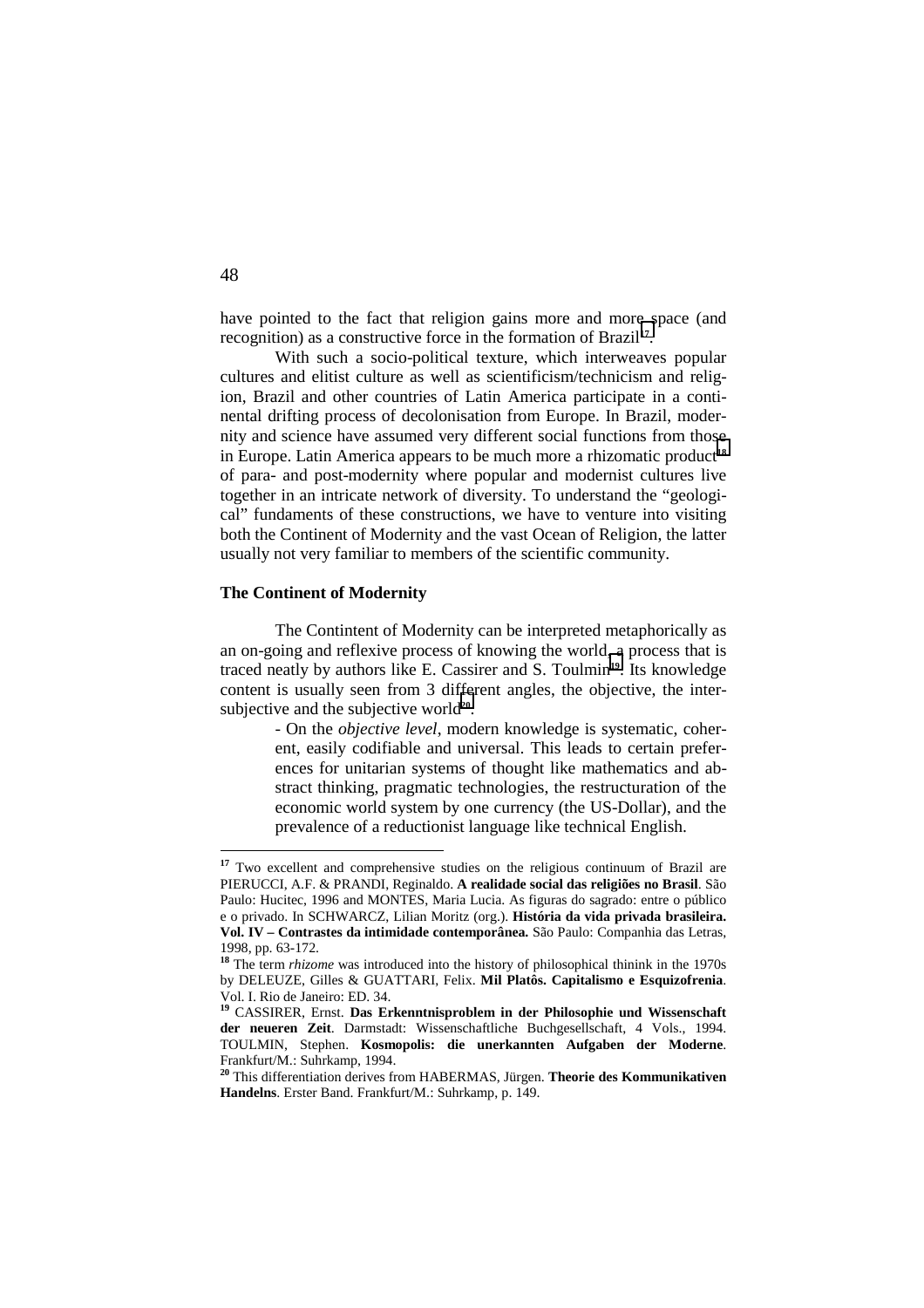- On the *intersubjective level*, modern knowledge is socially developed and universally transferable. Modern education systems part from the idea, that everybody must have access to knowledgable information, principally for his professional achievement. This coincides with the assumption that there are general human behaviours and values which can and must be shared by all citizens of the world and which have to be learned by nearly everybody.

- On the *subjective level*, modern knowledge must be provable and reflexive, certain and universally understandable**21**. This characteristic is a result of the enlightenment dream that all human beings are equal and, therefore, act on the basis of the same discursive conditions. Reason and reasoning is evaluated as the only possibility to understand each other in a space without domination, where the strength of arguments goes beyond the strength of physical violence.

From such a picture, the modern world seems to be a continent of contingency. However, the fact that even A. Giddens wonders why religion and tradition do not disappear shows that something is wrong in this modernist view. The example of Brazil demonstrates clearly, that these aspects of modernity do not necessarily transform a society in its fundamental sociological structure.

## **Geological layers of modernism in Brazil**

 $\overline{a}$ 

The roots of modernity lie in Europe, in the end of the Middle Ages, beginning with the amalgamation process of scholastic thought which integrated Christian-Judaic messianism, classical Greek thinking, Roman political technology and Islamic sensitivity. This had initiated a political and epistemological expansion process that, since then, has not come to a halt. The scholastic ideas eroded in Renaissance time to Eastern Europe, to the colonial areas in the Afro-Asian continents, and to the so-called "New World". Consequently, the European ideological sediments were transported to the world's periphery.

In Brazil, "modern" history started with the introduction of medieval forms of terrritoriality. The Knights' Order of Christ, the Portu-

**<sup>21</sup>** Probably the most prominent proponent of the concept of individualization of the subject in modern times is Anthony GIDDENS' **The consequeneces of modernity**. Oxford, Polity Press, 1990.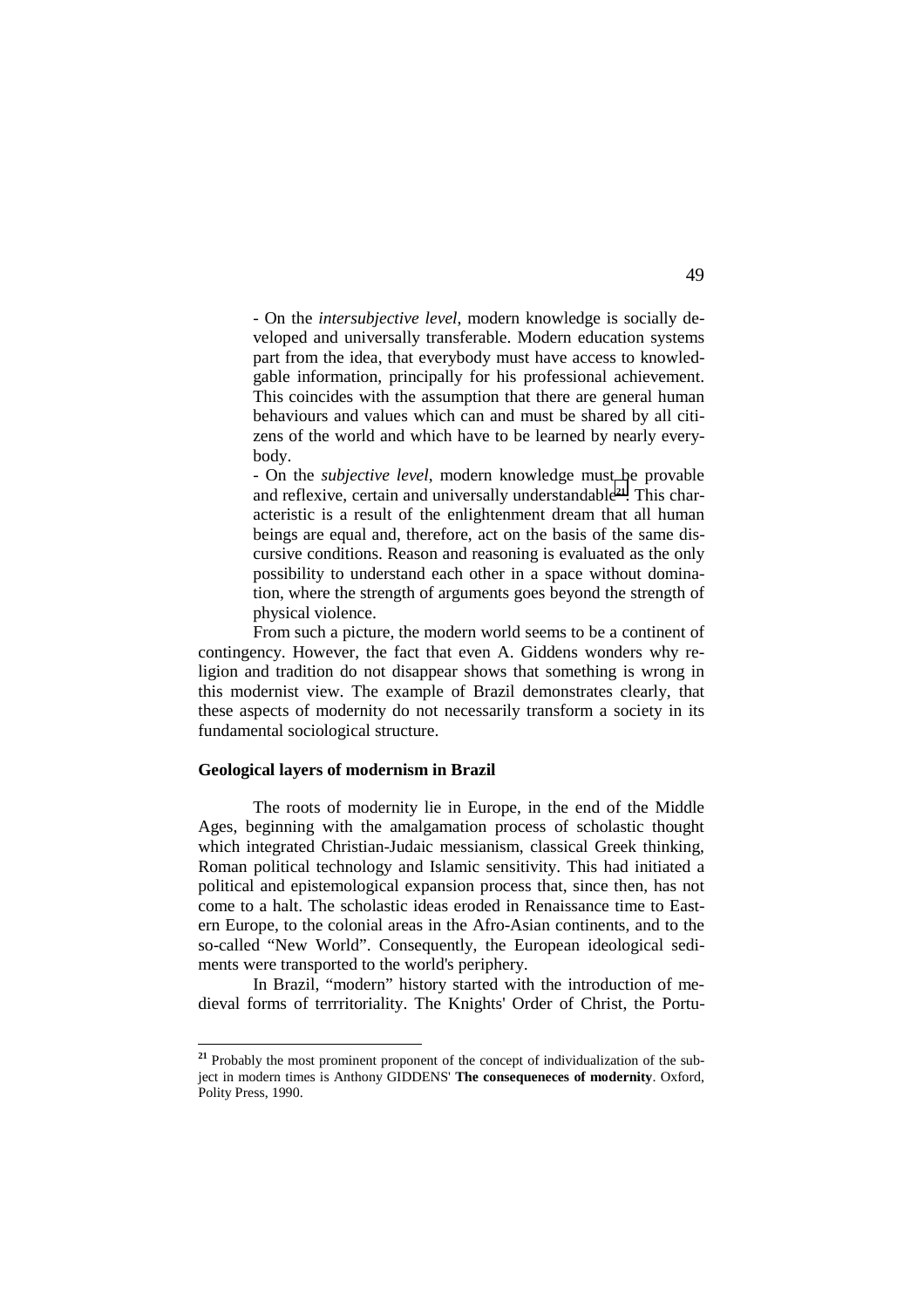guese successor of the Templar's Order, organized the exploration of the country. Though the division of the Brazilian territory was made by implanting geometric forms on the local map, dividing the land in *capitanias* and *sesmarias***22** and, as such, following the rational-mathematical principle of modernity, its ideological representation was thought in religious terms of the Middle Ages. Every inch of land pertained to God and his saints, and all taxes had to be paid to religious institutions**23**. Up to today, this religious heritage is omnipresent in Brazil. Town names like São Paulo, São Sebastião do Rio de Janeiro, Salvador, São Luis and Belém are linguistic testimonies for this official Christian attitude.

However, the newly introduced exploration system was linked to the modern myth of technology. It worked like a machine based on new techniques and mercantile principles, using sugar cane, ships and slaves as technological means. The Brazilian poet Gregorio de Matos speaks of a "machina mercante" when he describes the poetic geography of the country's first capital Salvador amidst of cane fields. Originally, these *machinas* were the commercial ships transporting sugar from the New to the Old World, but in baroque terms *machina* also denotes invention and engine, symbols of technological advance**24**.

The Jesuits are probably the most striking example of how technological modernity and conservative Christian belief were combined in Brazil. Aside of the large plantations (*engenhos*), it was mainly the Jesuitical idea of the *reduções*, these relatively huge settlements of Amerindians under Jesuitical dominance, which transformed the Brazilian environment by a mixture of the ideology of Catholic Christianism, missionary eclecticism (the teaching of Christianity was performed in Tupi-Gurarani), a technically advanced modernist agriculture and even internal democracy in the reductions**25**. In the South of Brazil and in the Amazon region, the Jesuits controlled large areas of the country. They probably represent the most "modern", if not "post-modern" idea of Bra-

50

**<sup>22</sup>** For the role of capitanias and sesmarias in Brazilain territorial development: ANDRA-DE, Mario Corrêa de. **A questão do território no Brasil**. São Paulo:Hucitec, 1995 and ABREU, Mauricio de Almeida. A apropriaçào do território no Brasil colonial. In: Casto, Ina de et al. (eds.). **Explorações geográficas**. Rio de Janeiro: Bertrand Brasil, 1997. **<sup>23</sup>** MARX, Murilo. **Cidade no Brasil – terra de quem ?** São Paulo: Nobel, 1991. ABEU,

Maurício de Aleida, op. cit.

**<sup>24</sup>** MATOS, Gregório de. **Obra poética**, Vol. 1, Rio de Janeiro: Record, 1992, p. 333; see also BOSI, Alfredo. Op. cit., p. 96.

**<sup>25</sup>** LUGON, Clovis. **A república "comunista" cristã dos guaranis.** Rio de Janeiro: Paz e Terra, 1977.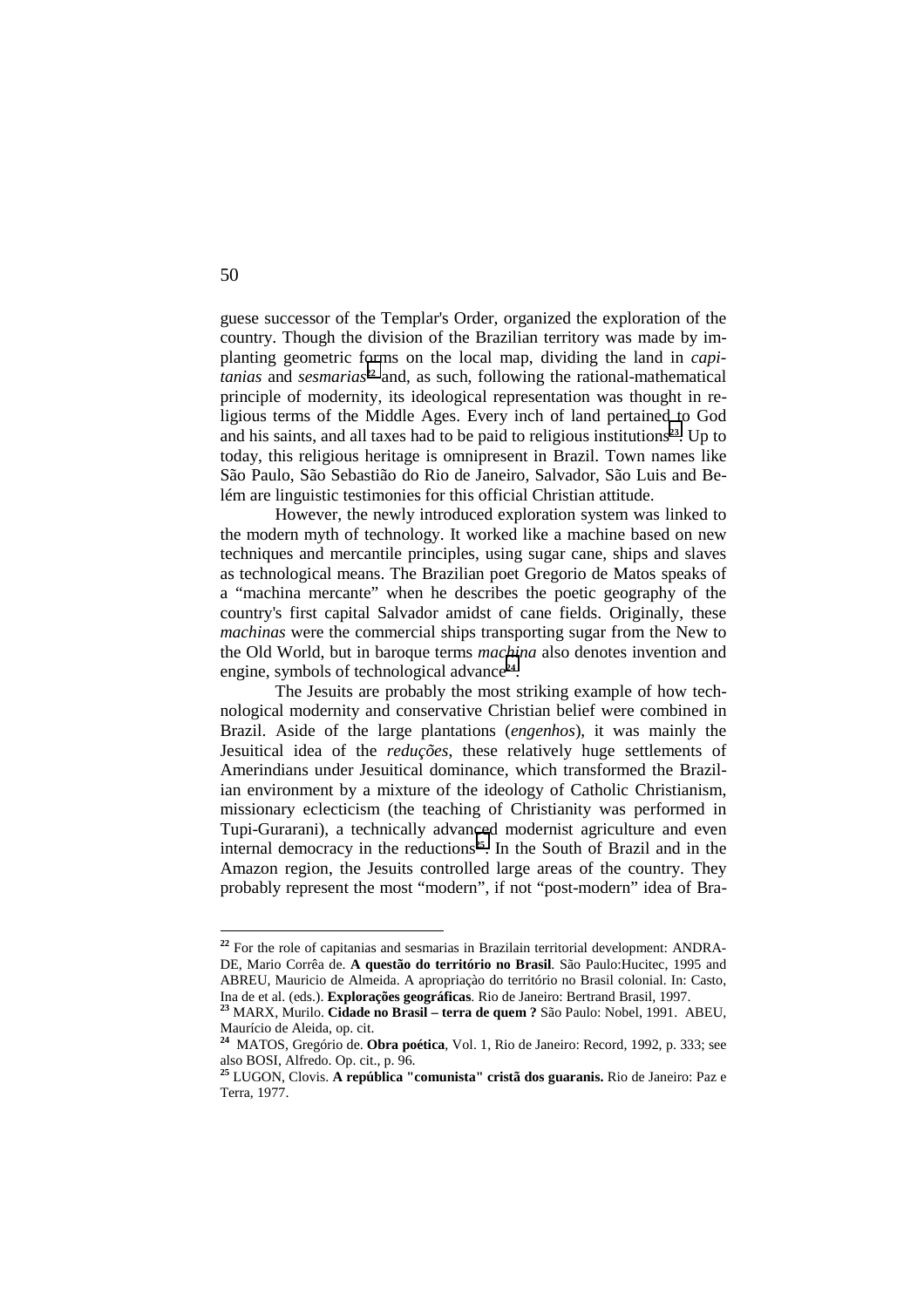zil at that time, as their territorial configuration even includes a comprehensive schooling system with basic and academic institutions<sup>26</sup>.

The expulsion of the Jesuits in 1759 and the "reform process" initiated by an illuminist Portuguese minister, the Marquês de Pombal, can be seen in the context of a policy, which tried to initiate technological advance through a conservative modernization of the commercial system. This attempt was accompanied by an absolutist progressive attitude of equity that resulted in the oppression of most of the local Brazilian cultures**27**. At a time, when countries like the United States and France initiated a philosophical-educational modernization process that formed individual and thoughtful citizens and their identity, the colonial government of Brazil neglected the educational formation of its local population and excluded any idea of autonomous individuality in the colonies. In the eyes of the governors of those times, Brazil was a productive engine in the world system, and its "citizens" appeared mainly as pieces of machinery. Knowledge about the local space of to Brasil only existed in an informal way among the popular cultures, and much of this knowledge was interrelated with religion, the basic social element in the country. The Portuguese brain trust of that time, the University of Coimbra, disposed of relatively little information in its arquives about Brazil, and this information was often limited to the economic and Catholic perspective.

It is a curious fact that the technological idea of baroque modernity (the myth of the engine) had come to Brazil without the other side of modernity, the construction of an autonomous and individual subject. The philosophical revolution of modernity, the Renaissance discovery of "Man as the Centre of the World" based on Protestant and humanist ideology, and the illuminist project of "Ratio and Individuality" only found a few and rapidly aborted revolutionary reflections in Pernambuco and Minas Gerais.

 $\overline{a}$ 

**<sup>26</sup>** PAIVA, José Maria. Educação jesuítica no Brasil colonial. In: LOPES, Eliae Maria Teixeira et al. (eds.): **500 anos de educação no Brasil**: Belo Horizonte: Autentica, 2000, p. 43-60.

**<sup>27</sup>** For the political dimension, see: MAXWELL, Kenneth. **Marquês de Pombal. Paradoxo do iluminismo**. Rio de Janeiro: Paz e Terra, 1997. For the educational aspect, see: AZEVEDO, Fernando de. **A cultura brasileira. Introdução ao estudo da cultura no Brasil.** Brasília, Rio de Janeiro: UnB, UFRJ, 6. edição, 1996, p. 531.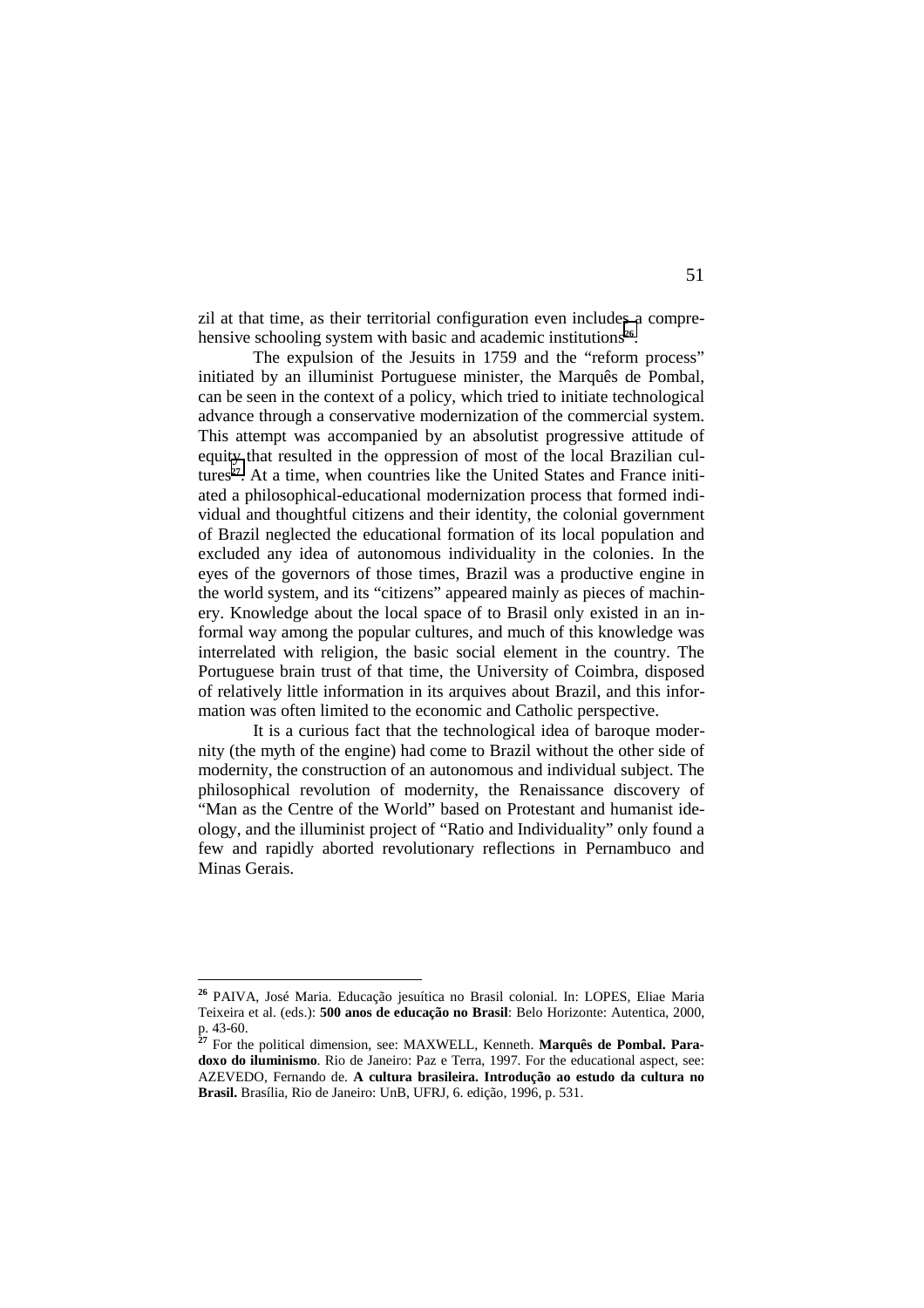## **The flood of scientificism**

The arrival of the Portuguese court in 1808, which had escaped the Napoleonic invasion in Portugal, and the proclamation of an independent Empire of Brazil in 1822 changed completely the ideological situation of the country. The Portuguese king, somehow lost in a country without "culture", invited several European scientific missions to Brazil. From 1815-1817, the expedition of Maximilian von Wied-Neuwied passed through the mountains of Rio de Janeiro, Espirito Santo, Minas Gerais and Bahia. The French Artistic Mission from 1816-1824, probably the most dominant foreign influence, introduced a neoclassical vision of tropical Brazil via its painters and architects J.F. Debret, N.A. Taunay, and G. Montigny. An Austrian Mission arrived in 1817 and stayed until 1821, with naturalist painters like T. Ender and scientists like C.F.P. von Martius and J.B. von Spix, who were mainly travelling the interior of the country and were very much interested in ethnography and natural sciences. The expedition of G. H. von Langsdorff, a German national working for the Russian Government, also visited the interior of Central Brazil from 1822 to 1829.**28** Other official excursions and numerous *viajantes* (=travellers) passed through the country leaving us documents of an incredible scrutiny describing - with European eyes - the Brazil of that time. Using an academic "cool" style in their iconographic and literary descriptions, they painted an official picture of Brazil based on artistic philosophical and artistic attitudes developed in Europe.

But though, or perhaps because, these researchers and artists were foreign, they are the first ones to perceive the various existing popular cultures of the country in a more or less neutral way: the hard life of the lower Portuguese classes, the survival culture of the *caboclo* or *sertanejo*, indigenous civilizations and the strong African element in the cities. The contribution of the *viajantes* is purely naturalistic and empiricist in epistemological terms, however, its motivation derives from an enthusiastic romantic impetus to show an exotic country in its beauty and diversity. As such, the "modern" scientific description of Brazil started with the view of the rising natural sciences and ended up with a strong European "bourgeois" romanticism under the auspices of the Brazilian government.

52

**<sup>28</sup>** A formidable impression of the results of the naturalists' incursions to Brazil gives BELLUZO, Ana Maria de Morães. **O Brasil dos viajantes**. São Paulo: Metalivros, Rio de Janeiro: Objetiva, 1999.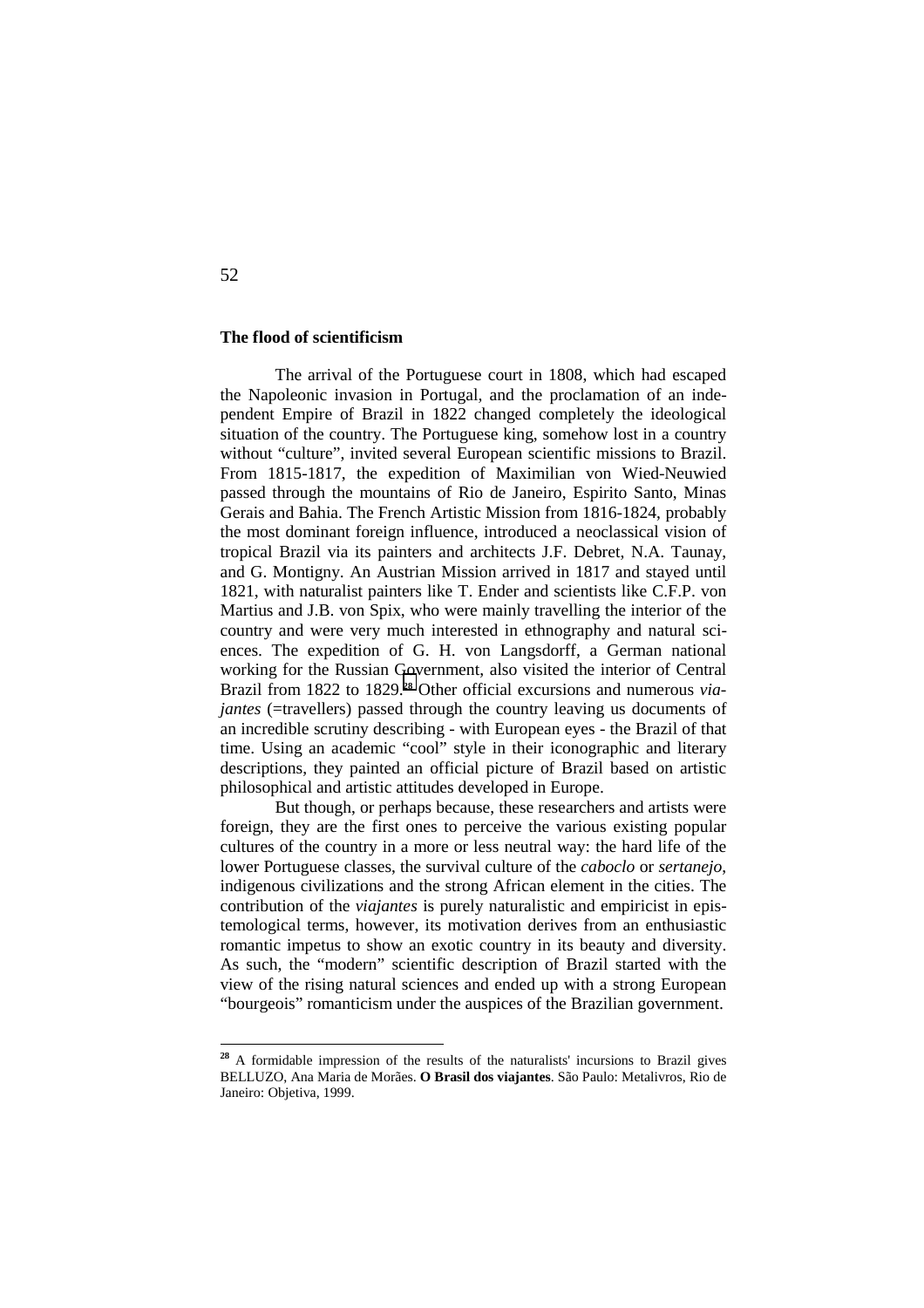The dependence of science on the Brazilian government continues when the Imperial Court installs in 1838 the *Instituto Histórico e Geográfico Brasileiro* (IHGB), in cooperation with the economic and literary elite of Rio de Janeiro. The institute rapidly turns out to be one of the most influential intellectual centres of Brazil. Since 1840, its meetings are permanently presided by the Emperor D. Pedro II, who favours the evolution of an ideological national romanticism to forge a unitarian Brazilian idea.**29** D. Pedro II is equally interested in technological advance, introduces telephone and photography to Brazil, and makes the country participate in nearly all World Exhibitions (from 1862 in London to 1889 in Paris). He proclaims himself an absolutist scientific emperor: "I am the science"**30**. However, his intellectual elite, enclosed in Rio de Janeiro, shows little interest for local cultures in its own country, cultures that are usually dismissed as uncivilized and uneducated**31**. And, in fact, the "scientific advance" of the court and the small elite did not tangle large portions of the population. Therefore, the Emperor had to maintain a religious image of his government to reach out closer to the Brazilian people. He did this by organizing processions, church services, and numerous popular festivities of religious-laic character**32**. As such, the scientific civilization and its ideology had only superficially touched the country in the  $19<sup>th</sup>$  century.

In 1889, one year after the abolition of slavery, a "revolution", which could be better described as a military coup, is performed by the army and unsatisfied landowners from São Paulo, and removes the Imperial system. The new Republican order is modelled after the III Republic of France and refers itself to the ideals of the French Revolution. Its main ideology is based on the philosophy of positivism of August Comte**33**. Its influence is so dominant, that until today the Brazilian flag carries a positivist phrase of Comte: "Order and progress". The military and intellectual elite introduces a strong technicist and engineering vision of Brazil on a very low-profile systematic understanding of the natural sciences

**<sup>29</sup>** SCHWARCZ, Lilian Moritz. **As barbas do Imperador. Dom Pedro II, um monarca nos trópicos**. São Paulo: Companhia das Letras, 1999, pp. 126ff. **<sup>30</sup>** Ibid., p. 391.

**<sup>31</sup>** AZEVEDO, op. cit., p. 383.

**<sup>32</sup>** ABREU, Márcia. **O império divino: festas religiosas e cultura popular no Rio de** Janeiro. 1830-1900. Rio de Janeiro: Nova Fronetira, São Paulo: FAPESP, 1999; TI-NHORÃO, José Ramos. As festas no Brasil colonial. São Paulo: Editora.

<sup>&</sup>lt;sup>33</sup> LINS, I. História do positivismo no Brasil. São Paulo: Nacional, 1974.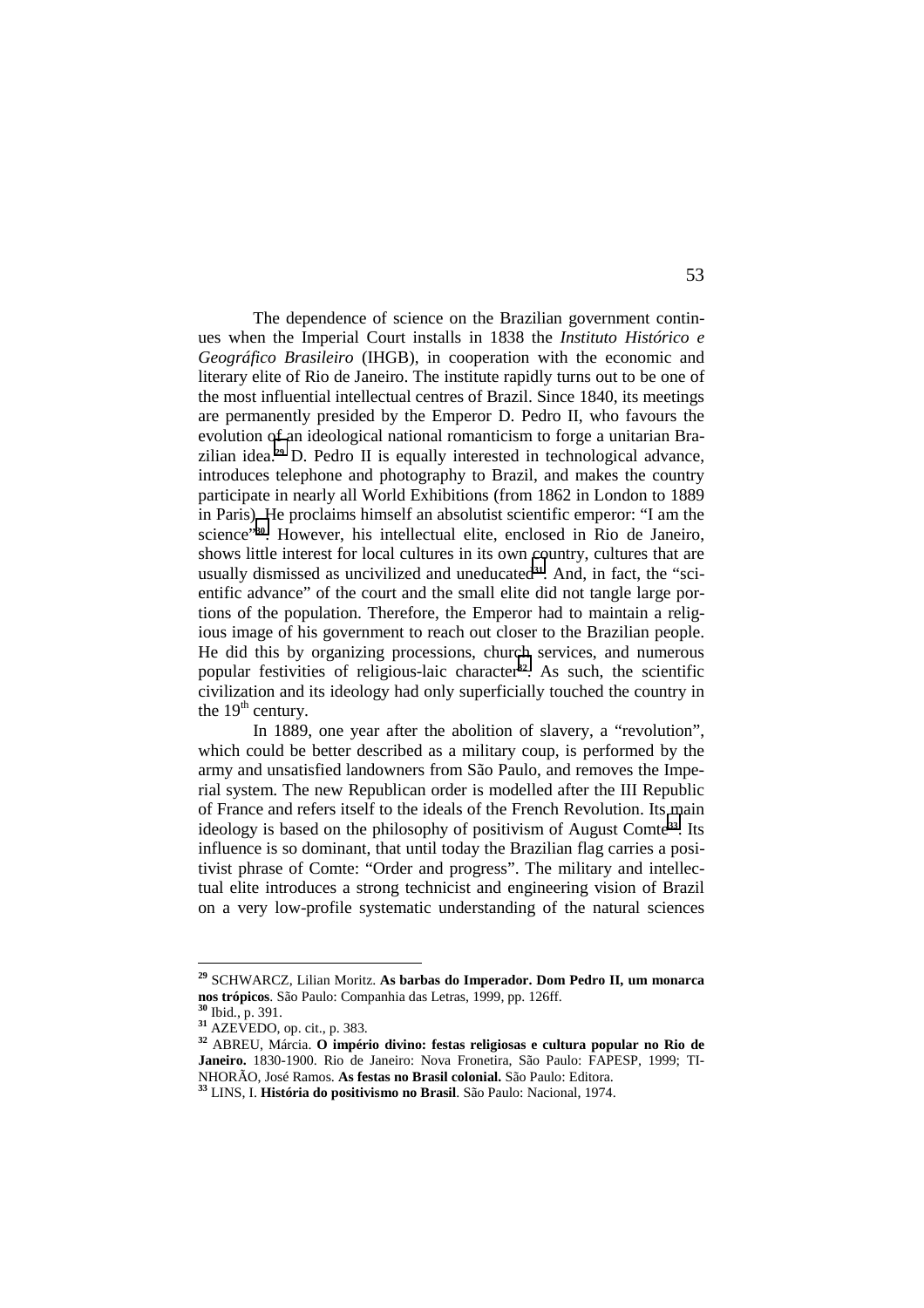and leaves behind the romantic attitudes of the Empire**34**. From their point of view, the country is an object, a resource for economic exploitation. And the Brazilian people becomes a target of the ideological domination of positivism**35**.

Again, the new elite develops various scientific institutions to promote a better exploration of the country: The Geological and Mineral Service in Rio de Janeiro, the Cabinet for Resistant Materials of the Polytechnical School in São Paulo, and the Agronomic Institute in Campinas**36**. But probably the most influential effect of the so-called Old Republic is the project of a general, laic and free public fundamental education. It represents the official rupture with the Catholic belief and a new attempt to penetrate the profound religious sediment of the Brazilian population. However, its success is very limited: in 1912, there are only 26 secondary schools in the whole of Brazil, and by 1930 only 30 % of the relevant Brazilian population goes to school**37**. Consequently, the positivist ideal penetrates only a small section of the population, leaving behind the major part of Brazilians and their popular cultures.

Again, a strange fact, but not surprising - the self-representation of the Old Republic is more closely linked to religious elements than its ideology permits. The Republic selects a national hero: the army sergeant Tiradentes from Minas Gerais who, 100 years before, had participated in an insurrection against the Portuguese regime. After his rebellion was squashed, he was condemned to death in Rio de Janeiro. 100 years later it is him who becomes a kind of a "national Jesus Christ" and since then his monument can be found in nearly every Brazilian town. In a clear historical falsification, these monuments present a man with long hair and beard, wrapped in a long and simple gown, bare feeted. Tiradentes had passed a Golgata of his own on his last way from the former Brazilian parliament in Rio de Janeiro (with the adjoined prison) to the Praça Tiradentes, where he was executed and cut into four pieces. The example of Tiradentes shows, however, how alienated the social understanding of the Brazilian elite was of its own country's history. It seems to be curious that the Republican government had to refer to a long-time ago story to justify

 $\overline{a}$ 

**<sup>34</sup>** BOSI, Alfredo. Op. cit.

**<sup>35</sup>** CARVALHO, José Murilo de. **A formaçào das almas. O imaginário da Repúblico**

**no Brasil.** São Paulo: Companhia das Letras, 1990, p. 27. **<sup>36</sup>** VARGAS, Milton. O incicio da pesquisa tecnológica do Brasil. In: VARGAS, Milton (ed.). **História da técnica e da tecnologia no Brasil**. São Paulo: UNESP, 1994, p. 214. **<sup>37</sup>** RIBEIRO, Maria Luisa Santos. **História da educação brasileira. A organização**

**escolar**. Campinas: Autores associados, 2000, p. 84 & 87.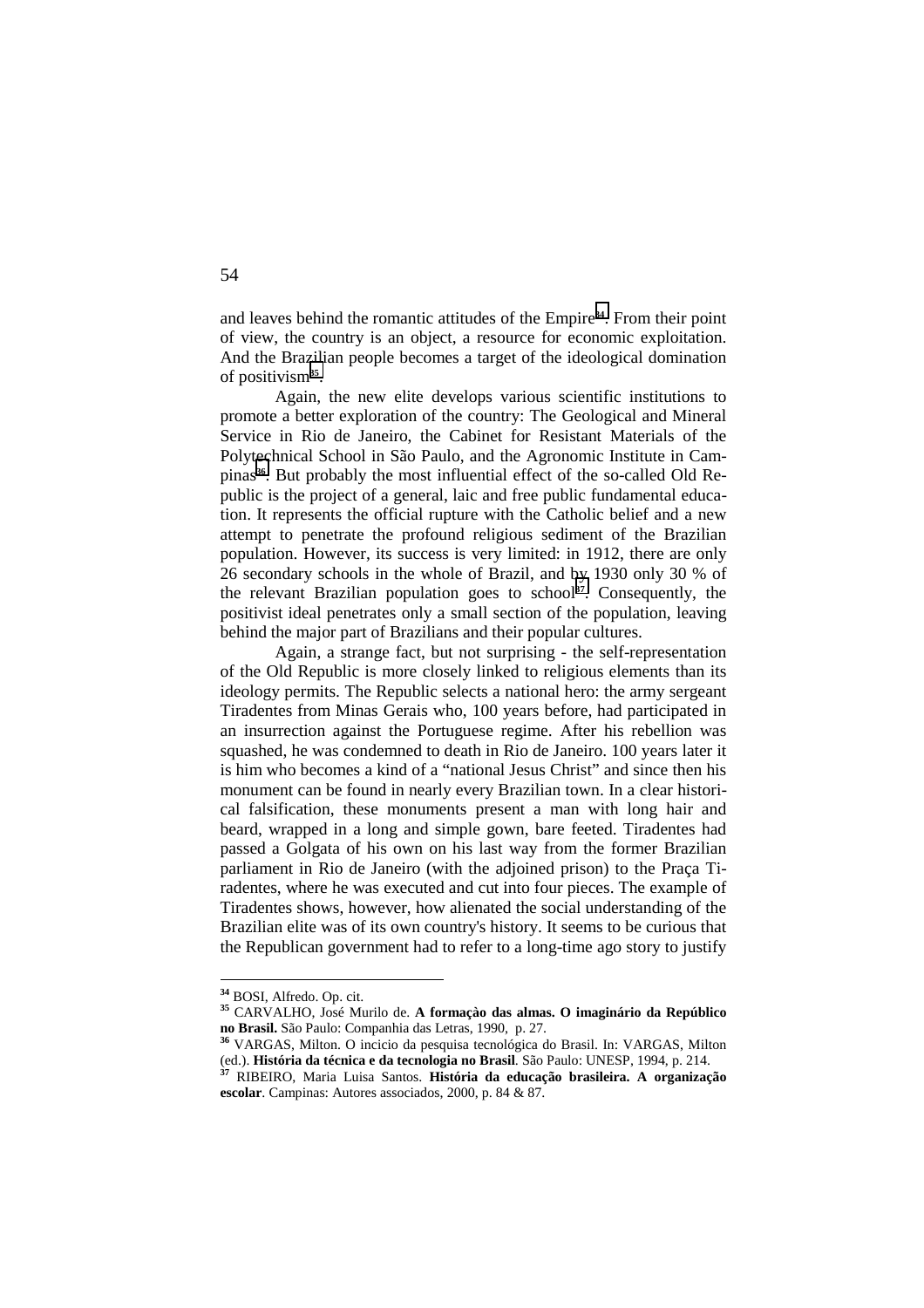a "revolution"**38**. But what appears even more strange in this respect is the complete lack of a symbol related to the Brazilian people and its cultural diversity.

The rise of the dictatorial state of Getúlio Vargas in 1930 reinforces the positivist and technological thinking in the country's development. However, Vargas intensifies considerably the penetration of the technicist ideology into the Brazilian population. The national development model, based on import-substitution and industrialization via the attempt to form a modern class society, requires technological expertise, impossible to achieve with the existing inadequate, out-fashioned and weak schooling system. Therefore, education gains a major importance in the 1934 constitution. This coincides with the foundation of several scientific institutions to improve the economic and educational conditions of the country, among them the *Instituto Nacional de Estudos Pedagógicos* (founded 1937), the *Instituto Nacional do Livro* (1937), the *Instituto Brasileiro de Geografia e Estatística* (1938), the statal mining company *Companhia Vale do Rio Doce* (1942), the *Instituto de Física Teórica* (1950), the *Instituto Brasileiro de Café* (1952), and the statal oil company *Petrobras* (1953). All these institutions are linked to scientific research.

The most decisive measure of the Vargas time is the installation of a modern university system. Though the first Brazilian university was founded in 1912 in Curitiba, but soon aborted, it is only in 1931, when the University of Rio de Janeiro is transformed into the University of Brazil (UnB), and in 1934, when the University of São Paulo (USP) begins to operate. Only then we can speak of a modern university system according to the Humboldt ideal. From then on the Brazilian system follows mainly the French academic organizational forms**39** and serves with its three pilars - education, research and extension - the promotion of scientific knowledge for a wider part of the population.

But again, science is seen principally as natural and engineering science, in service of the patriotic formation of a people (order) and technological advance (progress), however limiting the political and ideological dispute among the population. Between 1950 and 1964, a more open discursive atmosphere arises at the Brazilian universities, but soon will be silenced again by the military regime. A profound change in the discur-

 $\overline{a}$ 

**<sup>38</sup>** CARVALHO, José Murilo de, op. cit., p. 26.

**<sup>39</sup>** JACOB, Günter. Universitäten, Wissenschaft und Forschung in Brasilien. In: BRIE-SEMEISTER, Dietrich et al. (eds.). **Brasilien heute: Politik, Wirtschaft, Kultur**. Frankfurt/M: Suhrkamp, 1994, p. 406.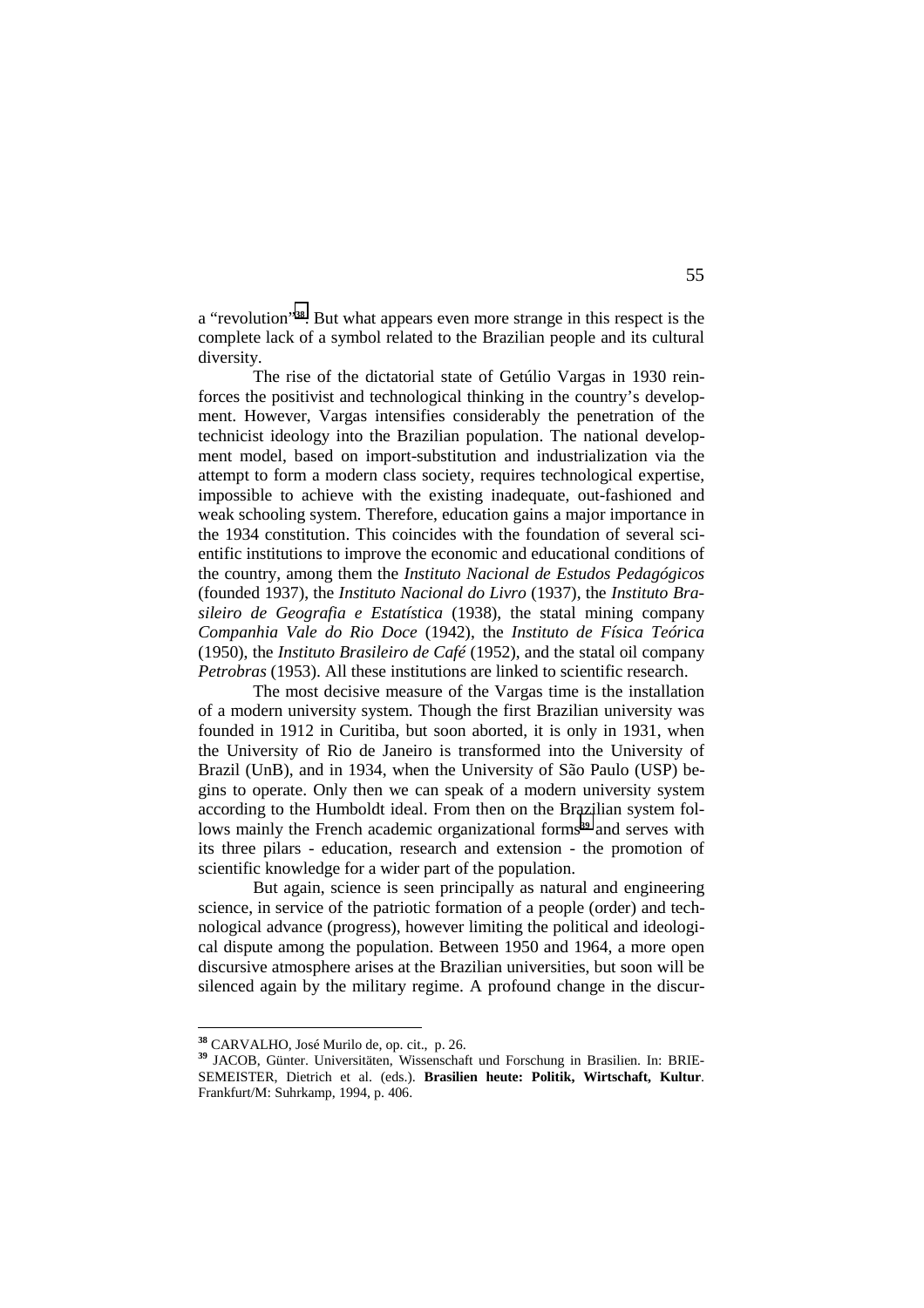sive attitudes can only be observed in the end of the 1970ies when, under a strong influence of intellectuals which returned from their exile, a mainly francophone and structural Marxism is introduced by researchers like Florestan Fernandes, Octavio Ianni, Fernando Henrique Cardoso, Milton Santos and others, opening a vivid debate about the role of the university in the society. The focus of this discussion is the question whether the university (and the schooling system) should be a place of critical knowledge or an instrument to promote national development by technological advance. This coincides with a certain rupture within the university, where social sciences mainly adhere the first position, and natural and technological sciences predominantly the second.

More recently, however, a wider range of approaches like phenomenology and post-structuralism in the social sciences and philosophy as well as chaos-theoretic and complexity-oriented tendencies in the natural sciences have gained space among Brazilian intellectuals. Consequently, now the universities live a strong, multi-facetted and open scientific dialogue. This contradicts, to a certain degree, the still prevailing technological and unitarian politics of the Federal and State governments based on the old engineering and positivistic approach. What is common sense, however, between both the intellectual and political elite is the opinion that scientific thought is crucial for Brazil's future evolution. But this intellectual attitude is, on the other hand, still very distant from the mental processes which are characteristic for a large portion of the Brazilian population, though it seems that this gap is diminishing.

The history of the Brazilian intellectual development demonstrates that science, in itself, has a strong ideological connotation in a specific historical context that is clearly divided between elite and people. In Brazil, scientific thought is not only science but also ideology. This has repercussions on the geographical construction of the country. The flood of scientificism, which only superficially touched Brazil in the  $19<sup>th</sup>$ century via the Imperial elite, and trickled down into a certain part of the population via positivist and technological elements during the  $20<sup>th</sup>$  century, only now starts to irrigate the soil of the Brazilian people with a reflexive ideology, introducing finally the subjective side of modernity. Consequently, numerous intellectual flowers begin to bloom even outside the university and, again, the country changes its face.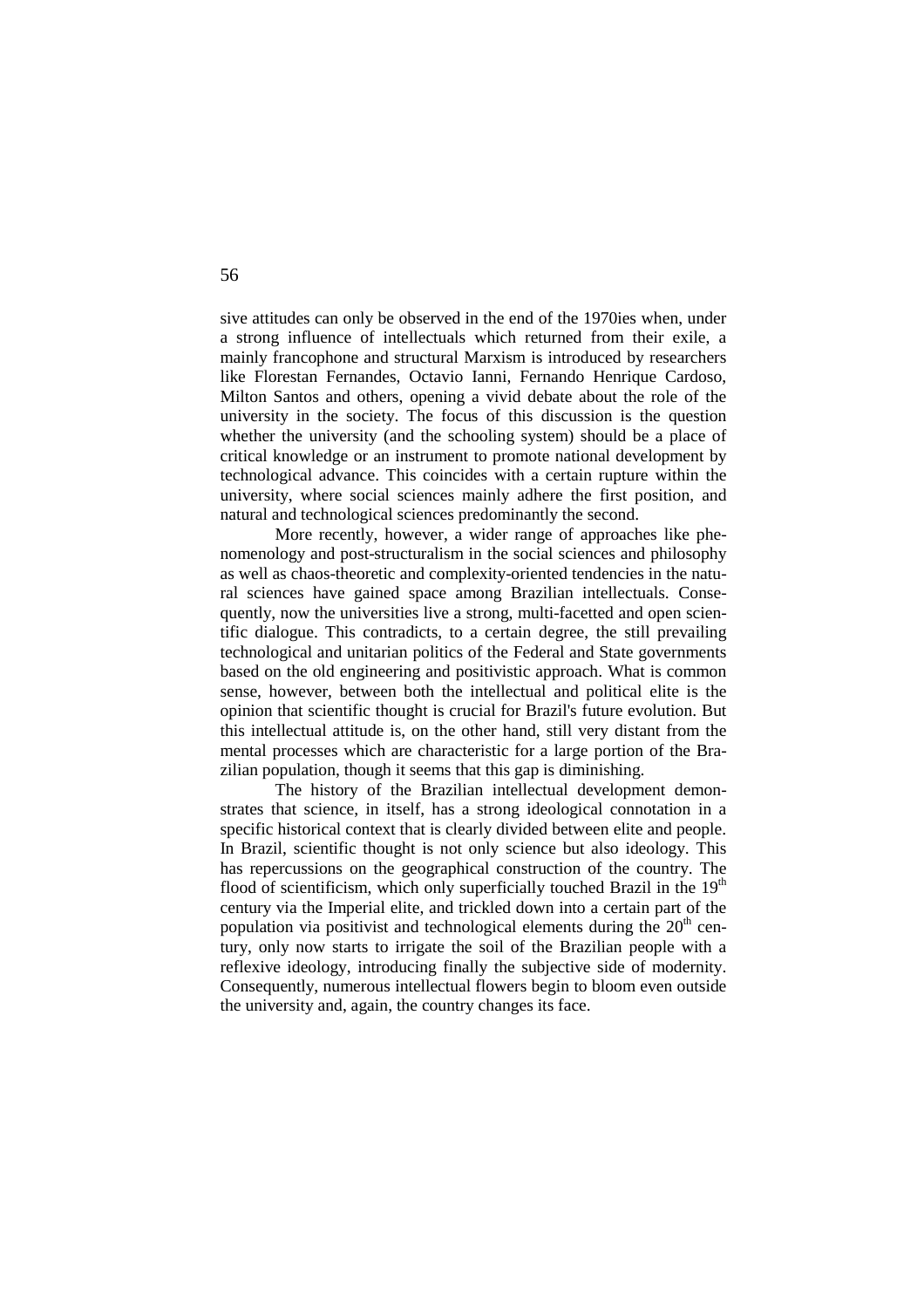## **The Ocean of the Unknown: Religion and its sedimentation**

It may be contradicting, but one of the first sociological objects, which appears as a subject of the new and plural intellectual discussion in Brazil, is the discovery of the religious elements in the Brazilian society.**<sup>40</sup>** Up to today, religion is the prevailing symbolic form of thinking among large portions of the Brazilian population<sup>41</sup>. It seems, that this tendency is even increasing. Therefore, it is worth to reflect a little more carefully on how the symbolic form of religion acts in the geography of thought in Brazil.

Religion, as a symbolic form in all its variations, is closely linked to the construction of the world. It participates directly in the formation of social relations and the reproduction of social knowledge via a symbolic understanding of the geographical environment.**42** As such, it is positioned like science in the graben between meaning and matter, represents equally a semiotic-spatial form of knowledge and has a coherent and systematic view on the social and environmental relations.**<sup>43</sup>**

In contrast to the modernist perspective that parts from the assumption that theoretically everything is knowledgeable, religion goes beyond that idea and also tackles the Unknown. As such it is a form of knowledge, which resembles an Ocean that only precariously can be travelled by the human mind. What is higher than our comprehension is God, Yahweh, Allah, Olodumare - the sacred and untouchable. Rudolf Otto has called this the *numinous* element in religion, which is mysterious, fascinating, terrifying and simply irrational.**<sup>44</sup>**

The access to this irrational and unlimited world can only be achieved by religious experience that is very different from scientific knowledge, under the condition of our limited human reality,**45** In religion, the perception of the world transcends the real world via the dialogue

**<sup>40</sup>** One example for this recently enforced attitude is the excellent analysis of Brazilian cultural philosophy of CHAUI, Marlilene. **Brasil. Mito fundador e sociedade autoritária.** São Paulo: Fundação Perseu Abramo, 2000. **<sup>41</sup>** PIERUCCI, Antônio Flávio; PRANDI, Reginaldo. Op. cit. and MONTES, Maria Lúcia.

Op. cit.

**<sup>42</sup>** BERGER, Peter L. **The Sacred Canopy: elements of a sociological theory of** religion. New York: Doubleday, 1969.<br><sup>43</sup> see GEERTZ, Clifford. A interpretação das culturas. Rio de Janeiro: LTC, 1989.<br><sup>44</sup> OTTO. Rudolf. **Das Heilige: über das Irrationale in der Idee des Göttlichen und** 

**sein Verhältnis zum Rationalen.** München: Beck, 1979. **<sup>45</sup>** MESLIN, Michel. **L'experience humain du divin.** Paris: Ed. Du Cerf, 1988.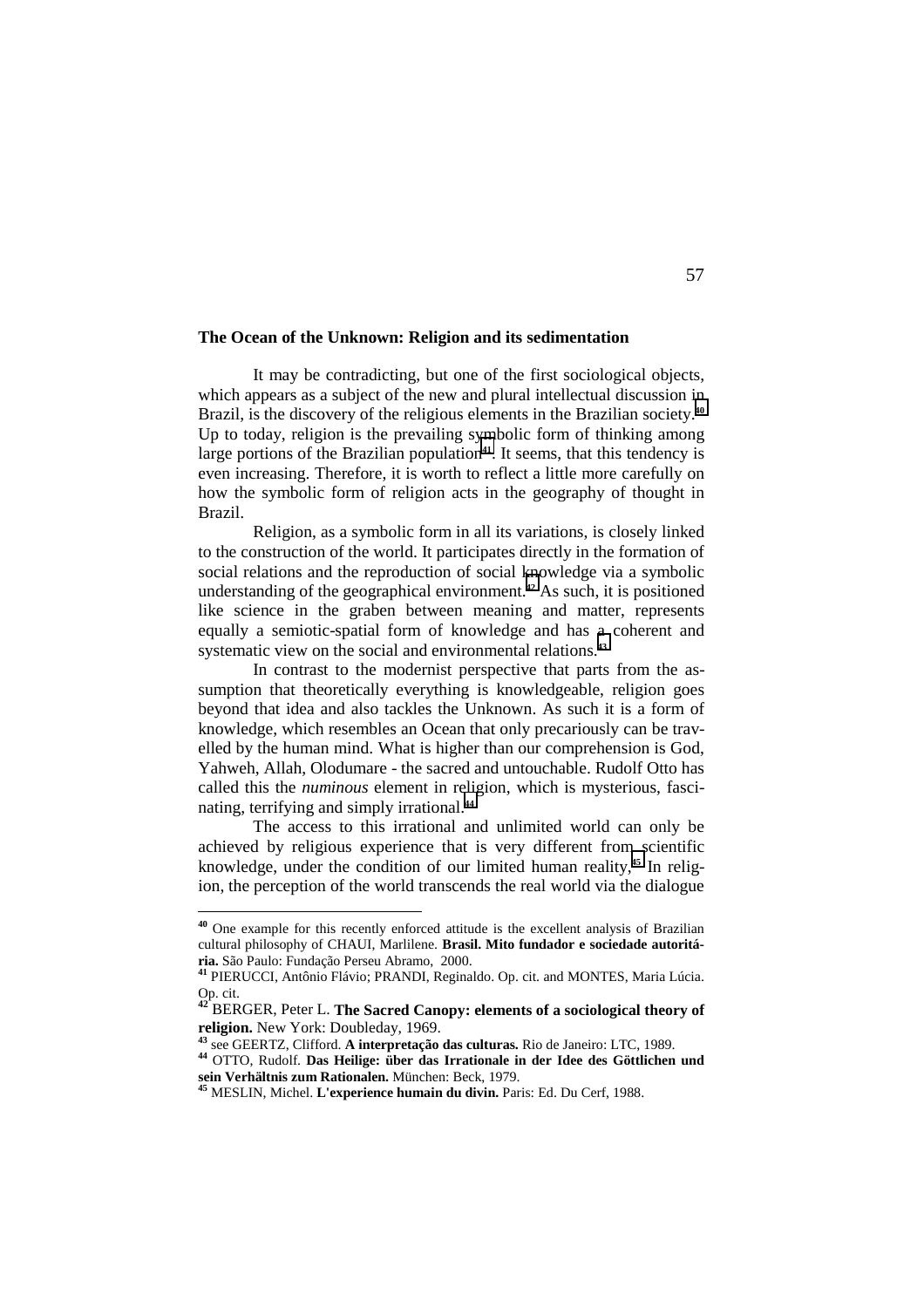with supernatural and sacred forces, maybe in the form of individual prayers, maybe in public and private rituals. As such, religion is a perfect example for a phenomenological process of experiencing the world.**46** It is mainly integrated into human action, and less theoretical than it seems. In consequence, religion happens through communion, while science, under the conditions of critical thought, is based on contesting. This gives science a certain disadvantage in a society where the constructive elements are still precariously consolidated. Under the Brazilian conditions, scientific modern thought represents a limited perception of the world, only based on empirical results from experiments, organized observations and intellectual reflections defined by rational rules and, typical for Brazil, controlled by a dominating class. In consequence, from an agency aspect religious experience is far ahead of scientific practice as a social propulsion force in the Brazilian society.

To understand the theoretical categories of religion in a more comprehensive form, we have to refer again to the three levels of social construction mentioned above:

> - On the *objective level*, religion is transcendental and, therefore, highly symbolic. The religious experience cannot keep itself within its hermeneutic concept; it always has to overcome the limits of its cultural constructions. Imagination, fantasy, suspicion transcend the actual world. In religion, the vision of the real world is a result of the visionary character bridging the gap between the body, the house and the cosmos.**<sup>47</sup>**

> - On the *intersubjective level*, nearly all religions point to the communion character, which avoids a strong separation between earthly and unearthly forces but also within the social community. Therefore, in religious knowledge the scientific categorical system is socially rejected and most activities are based on a "mixed" corporal and intellectual perception of the world, where the empirical and the transcendental aspects are intermingled.**<sup>48</sup>** This mixture between social practice and intellectual interpretation probably explains the highly syncretic character of most religions.

58

**<sup>46</sup>** BELLO, Angela Ales. **Culturas e religiões. Uma leitura fenomenológica.** Bauru: EDUSC, 1998.

**<sup>47</sup>** ELIADE, Mircea. **O sagrado e o profano. A essência das religiões.** São Paulo: Martins Fontes, 1992.

**<sup>48</sup>** CASSIRER, Ernst. **Philosophie der symbolischen Formen. Zweiter Teil: Der Mythos.** Darmstadt: Wissenschaftliche Buchgesellschaft, 1994, p. 95.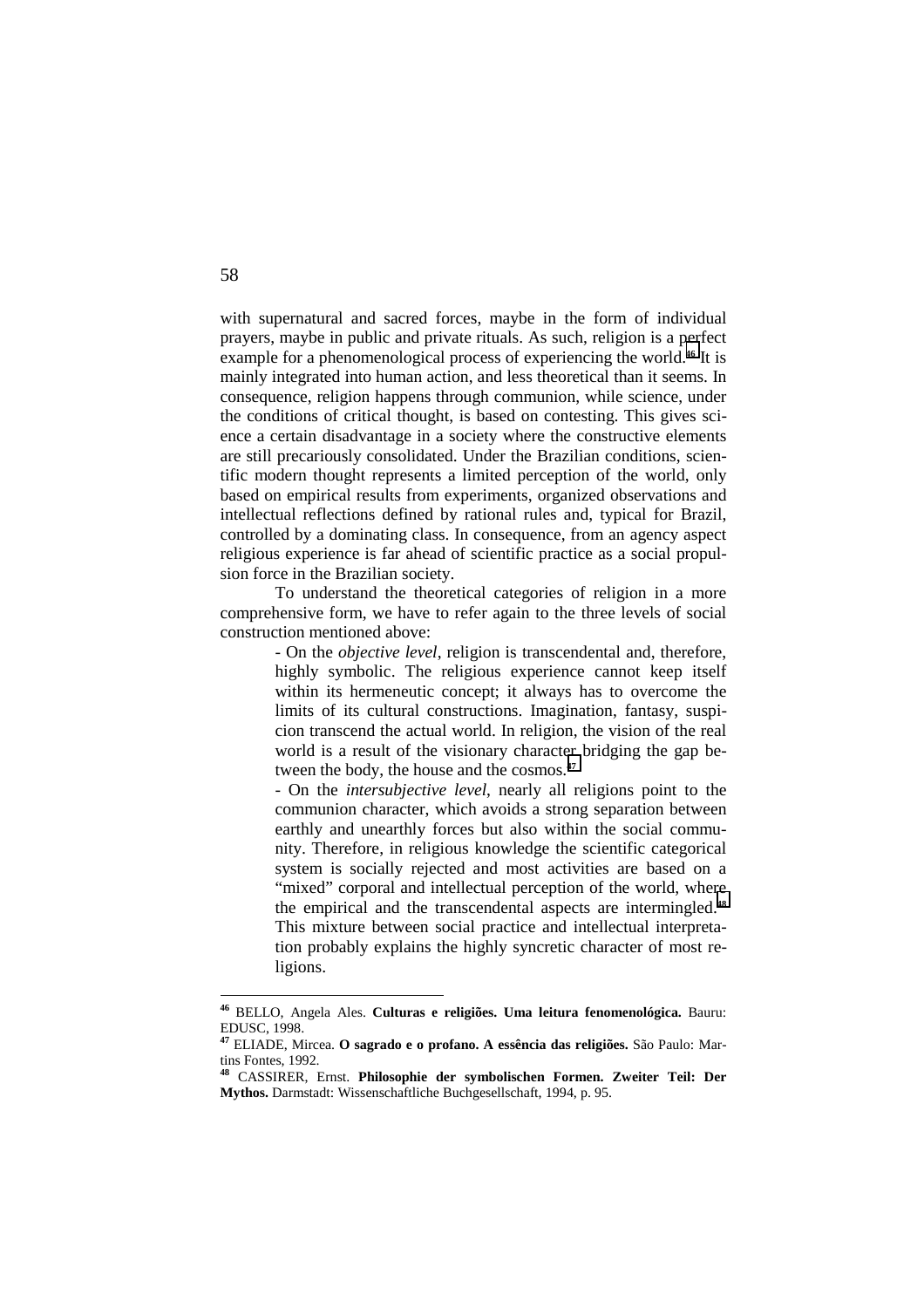- On the *subjective level*, it is again communion that plays a key role. In contrast to the social principle of the intersubjective level, communion now means the individual experience of the Superior via a coherent symbolic system, an ethical universe and certain solidarity with nature.**49** This opens the space of religion for emotions and reflections. It is a fundamental religious discovery that this symbolic form is the basis of inspiration (=thought) and aspiration (=motivation for practice) of the individual within the mundane world.**<sup>50</sup>**

The reflections above demonstrate that religious knowledge cannot be evaluated simply by sociological or rationalistic methods. Without the acknowledgement that religious experience is communion, and as such socially more profound than science, a scientific view on religion can only superficially touch the surface of the religious sentiments of the population.

## **Brazil - an archipelago of religions**

The Roraima case above shows that Brazil is a continent where various religions and ideologies are interacting in a dense network. The vividness and colour of this scene is impressive. The religious field is characterized by a strong competition for a better understanding of the world and for an improved mastering of its problems by symbols, practices, rites, values, beliefs and behavioural rules.**51** Therefore, its description cannot follow the same historic linearity as used for the description of the modernization process via science in Brazil. The idea of religious time is not so much linked to a timely sequence, but much more to condensation.

In the colonial period, the religious construction of Christian Brazil was mainly performed by the Roman Catholic Church, divided into three different aspects: the official Episcopal hierarchical structure with archdioceses, dioceses and parishes were invested to govern the church (secular clerics), the missionary activities of religious orders, mainly the Franciscans, the Benedictines, the Carmelites, the Jesuits and the Capuchins (regular clerics) and the laic associations of tertiary orders and fraternity societies (*irmandades*), which guaranteed the ritual performance

 $\overline{a}$ **<sup>49</sup>** Ibid., p. 167.

**<sup>50</sup>** Ibid., p. 187.

**<sup>51</sup>** MONTES, Maria Lucia. Op. cit., p. 71; PIERUCCI, Antônio Flávio; PRANDI, Reginaldo. Op. cit., p. 275 ff.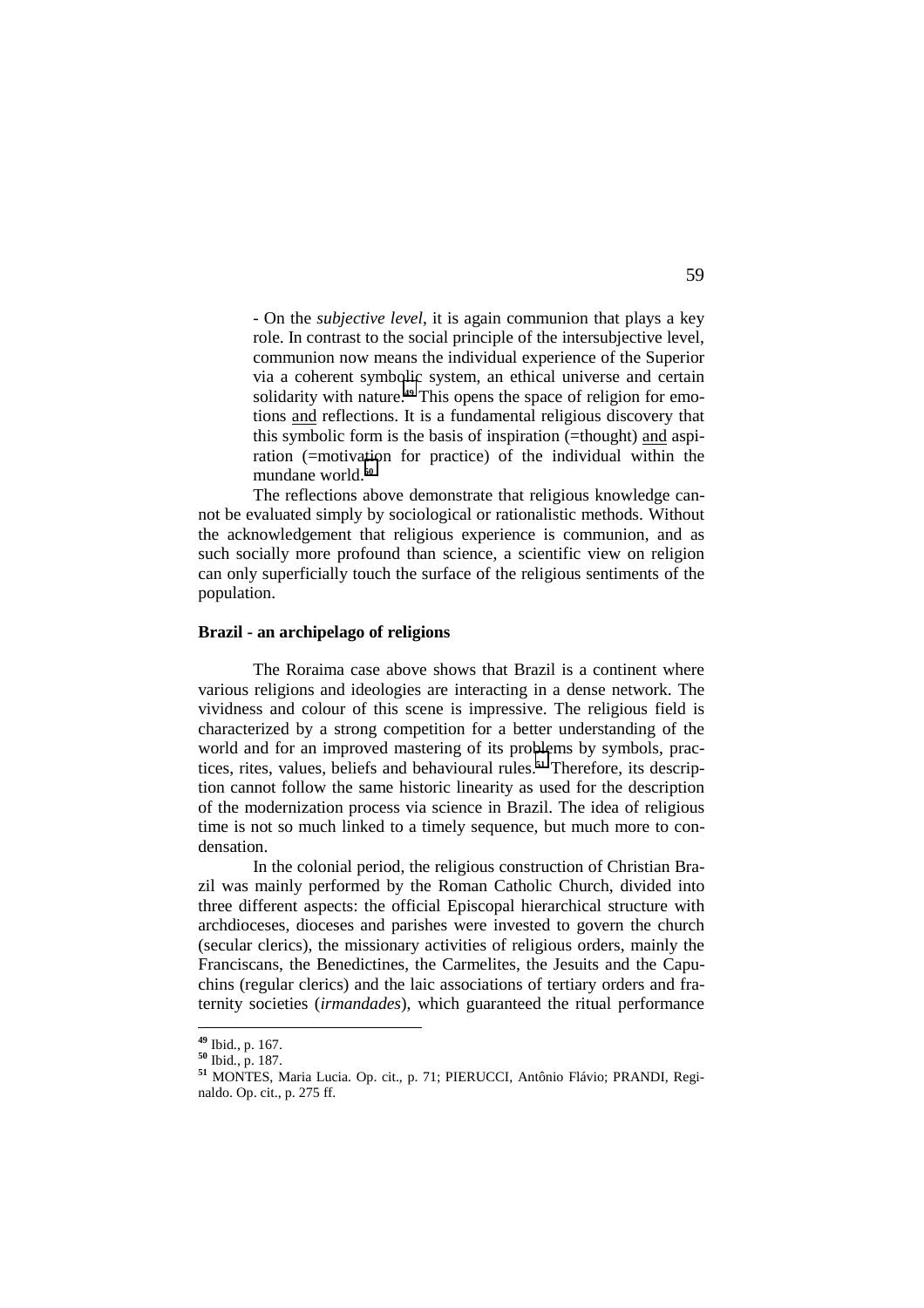and traditions by maintaining chapels and churches.**52** These elements were submitted to the dictate of Rome and have resulted in a complicated network of sacralizations and territorial devotions around the country.**<sup>53</sup>** Aside, and without approval of the papal administration, there were thousands of popular beliefs covering like a wide range of legends of Church Saints, rituals without ecclesiastical benign, informal health treatments, and often even the secret veneration of non-catholic Saints. As such, the spatial structure of Brazil was nearly completely submitted to ideas of Roman Catholicism, however, in differentiated forms.

Aside of the official Catholic religious structure, there exists an Ocean of other religious elements in Brazil. Countless native Amerindian beliefs, for example, are scattered around the country. In general, they express the Amerindian understanding of the world and motivate the agency of these ethnical groups by mythological traditions, which vary from interpretations of natural phenomenons, whose structural rules have been marvellously described by C. Levy-Strauss<sup>54</sup> to messianic histories as, for example, the famous search for the "land without evil" of the Guarani.**55** The Amerindian mythological idea of space and its territorial practice is not determined by fixed spaces as in the Catholic idea, but depends highly on reduced, flexible and dispersed areas of cultural practices.

Another important section of the religious field of Brazil is the region of African elements, described carefully in its geographical distribution by R. Bastide.**56** The Pajelança and Catimbó of North eastern and Central western Brazil and the Amazon region represent beliefs of mixed Amerindian and African contents. The Maranhão area is characterized by the survival of Dahomean religious elements of the Fon - the *voudou* religion.**57** The *candomblé*, mainly of Yoruba origin, dominates the old

60

**<sup>52</sup>** HOORNAERT, Eduardo et al. **História da Igreja no Brasil – primeira época.** Petróplis: Vozes, 1992.

**<sup>53</sup>** MARX, Murilo. Op. cit.; ROSENDAHL, Zeny. **Hierópolis. O sagrado e o profano.** Rio de Janeiro: UERJ, 1999.

**<sup>54</sup>** LEVY-STRAUSS, Claude. **Mythologica: das Rohe und das Gekochte.** Frankfurt/M.: Suhrkamp, 1971.<br><sup>55</sup> CLASTRES, Henri. **La terre sans mal: le prophète tupi-guarani.** Paris: Seuil. 1975.

<sup>56</sup> BASTIDE, Roger. **The African Religions of Brazil.** Towards a sociology of the **interpenetration of civilizations.** Baltimore, London: John Hopkins University Press, 1978.

**<sup>57</sup>** FERRETTI, Sergio Figueireido. **Repensando o sincretismo: estudo sobre a Casa das Minas.** São Paulo: EDUSP; São Luis: FAPEMA, 1995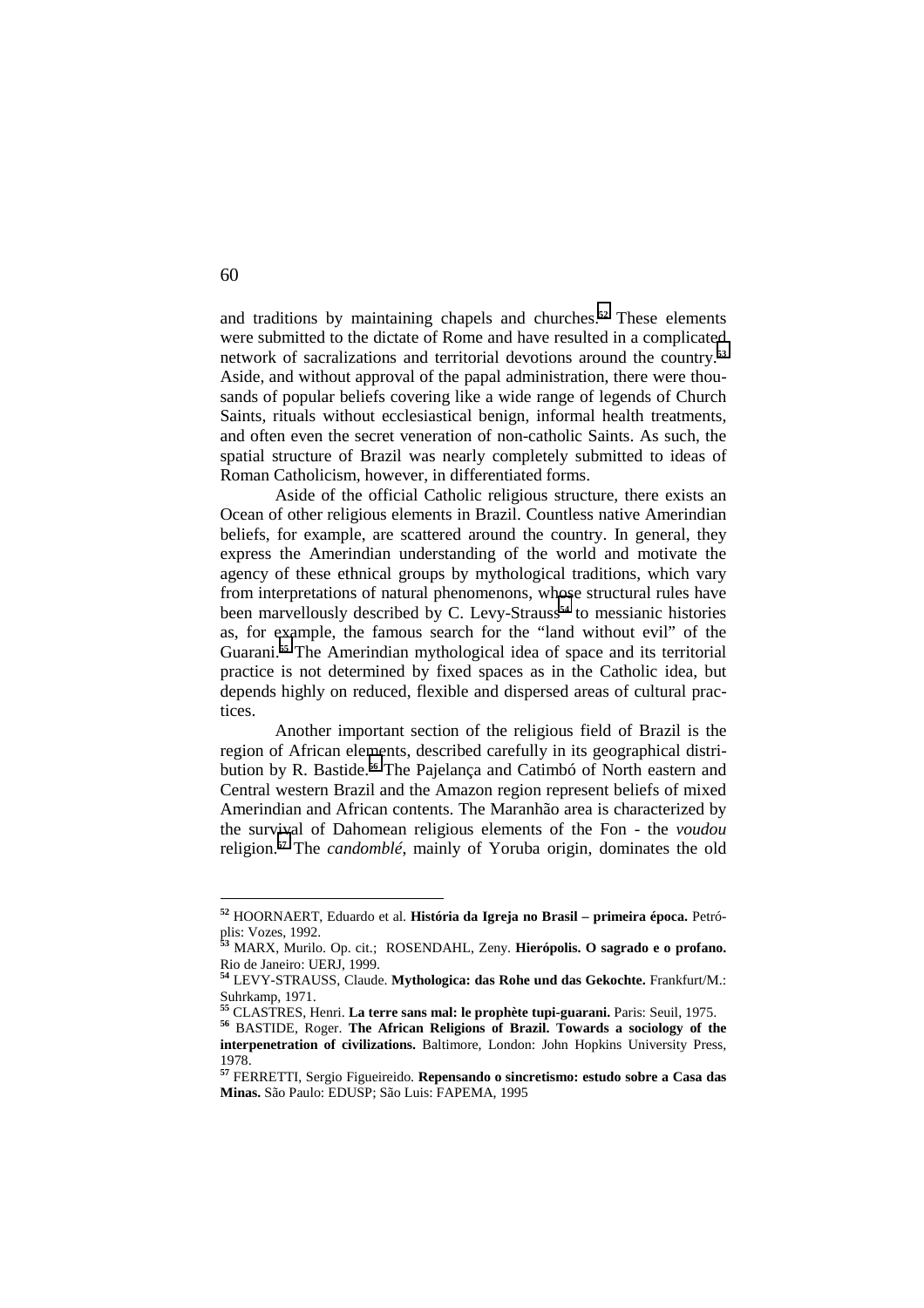capital of Salvador (Bahia) and, to a lesser degree, Pernambuco.**58** Rio de Janeiro was originally heavily influenced by Bantu religions, but the migration movement of ex-slaves from North eastern Brazil to the then capital has transformed its Afro-Brazilian scene into an area of Yoruba beliefs which, since the 1930ies is expanding continuously to São Paulo.**<sup>59</sup>**

Such a geographical map demonstrates that also African elements are still very vivid among the Brazilian population and have to be recognized in its sociological function to understand the regionalization of thought. The mundane spatial aspect of these religions is, similar to Amerindian ideas, not homogeneous but full of differentiated forces of spiritual entities. In Yoruba, these forces are called *orixás.* They descend from the world of beyond (=*orun*) and are incorporated into this world (=*aiyé*) through rituals of trance. This takes place at defined spatial units, the *terreiros* that are sacred places mainly in houses within the peri-urban and urban space at the peripheries of the Brazilian cities.**60** As such, their spatial configuration is highly flexible, polymorphous and not continuously defined like the organization of the Catholic Church. It is much more a rhizomatic network of independent institutions and its functioning depends mainly on its practice (agency), less on its territorial formation.

The third non-catholic contribution to the religious field of Brazil is the influence of Protestant and evangelical traditions. Despite of several aborted attempts to introduce Protestantism in the 16th century, like the foundation of a Calvinist colony in the Bay of Guanabara and the Dutch interlude in North eastern Brazil in the 17th century, this religious attitude began to expand with the immigration of Lutheran Germans to Southern Brazil and Espirito Santo in the 19th century, and the introduction of British and North American churches (Wesleyans, Presbyterians, Methodists, Anglicans, and Baptists). By the beginning of the 20th century, Brazil received missionary groups of Pentecostal beliefs from different Protestant countries, which reinforced their activities after the Second World War.**61** In the 1970ies, under a strong North American influence, a high number of new Pentecostal churches arose which started

**<sup>58</sup>** VERGER, Pierre. **Orixás. Deuses iorubás na Africa e no Novo Mundo.** São Paulo: Corrupio, 1985; BERKENBROCK, Volney J. **A experiência dos orixás. Um estudo sobre a experiência religiosa no candomblé.** Petrópolis: Vozes, 1998. **<sup>59</sup>** PRANDI, Reginaldo. **Os candomblés de São Paulo. A velha magia na metrópole**

**nova.** São Paulo: HUCITEC 1991. **<sup>60</sup>** BENISTE, José. **Orun, Aiyé: o encontro de dois mundos: o sistema de relaciona-**

**mento nagó-yorubá entre o céu e a terra.** Rio de Janeiro: Bertrand Brasil, 1997. **<sup>61</sup>** MONTES, Maria Lucia. Op. cit., p. 81-82.

<sup>61</sup>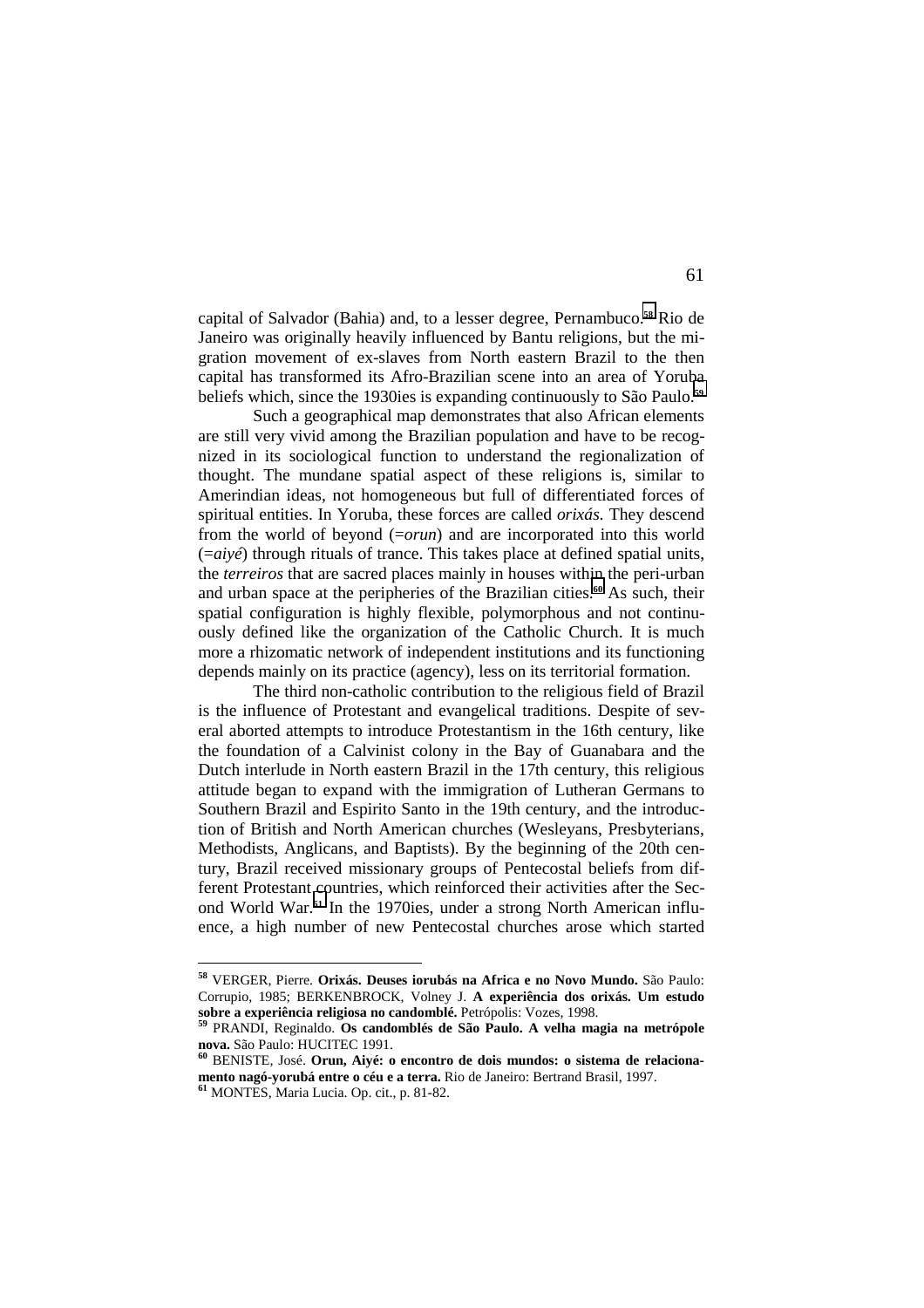their activities mainly in the peripheral areas of the large cities and only recently proliferated throughout the entire Brazil via an intensive use of the mass media and a sophisticated participation on the political scene.**<sup>62</sup>** The contribution of these Protestant and Pentecostal churches lies principally in a new understanding of the active role of man in the construction of his environment. The believer is seen as a responsible agent in the socio-cultural and political world, governed by ethical rules of the bible. This results in a certain neglect of a territorialization of the church organization, and a major dedication to the individual exercise of the religion. Though the more traditional Protestant churches maintain a hierarchical structure, a great number of the evangelical communities exercises a strong autonomy in their religious practices and focus on the individual life-world of the believer. This enables these churches to respond rapidly to different social and religious necessities of their members.

The high variety of religions makes it impossible to evaluate the religious field of Brazil as a whole geographical construction. However, it shows that the traditional assumption that the country is predominantly Catholic and on its way to occidental modernization has to be questioned. To the contrary, the multiplicity of religious ideologies discussing the relation between symbolic belief, human agency and the material world demonstrates that Brazil is far away from being a unitarian social entity. The different religious ideologies result in varied territorial forms, which range from strong hierarchical structures (Catholic Church) to amorphous networks (evangelical churches), scattered independent units (*candomblé*) and isolated areas of Amerindian beliefs. Therefore, we have to observe more carefully, in an ultimate step, how the Brazilian population copes with such a variety and have to investigate how the processes of ideological convergence and conflict are performed within the national space.

# **Religious conflict and confusion in Brazil**

The question of religious convergence is scientifically discussed in Brazil since 1935, when Nina Rodrigues highlighted the equivalence between African spiritual entities (*orixás*) and Catholic saints in the Afro-Brazilian religions, interpreting such a situation as a result of the sociocultural superiority of Catholicism and its submissive African response.**<sup>63</sup>**

62

**<sup>62</sup>** See PIERRUCCI, Antônio Flávio; PRANDI, Reginaldo. Op. cit.

**<sup>63</sup>** RIDRIGUES, Nina. **O animismo fetichista dos negros bahianos.** Rio de Janeiro: Civilização Brasileira, 1935.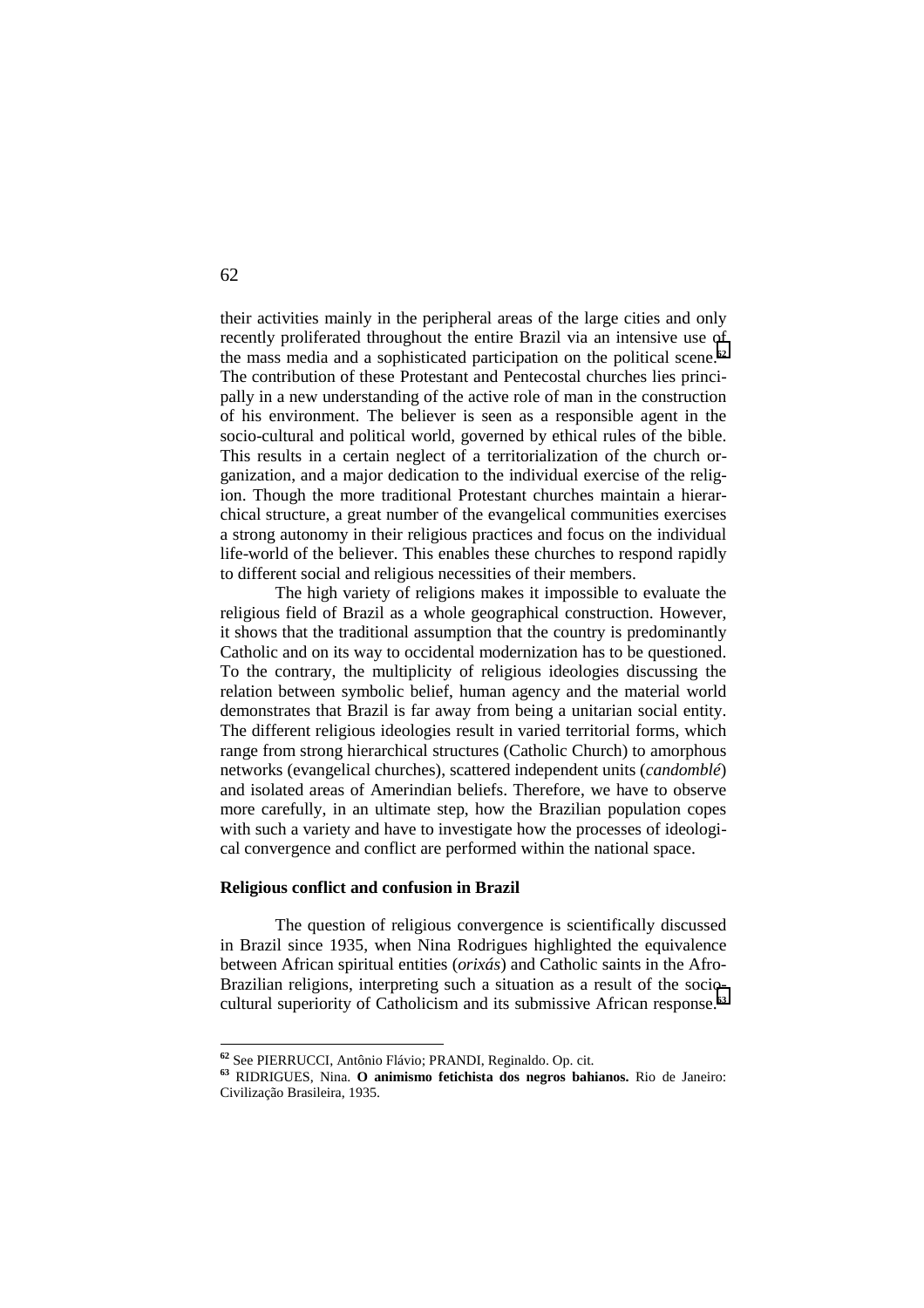Roger Bastide questions this perspective and tries to show that syncretism in Afro-Brazilian religion is an analogical form of thinking which avoids the cultural marginalization of the mainly black population.**64** Recently, a more purist position arose among some members of the *candomblé terreiros* in Bahia**65**, and also some younger academic researchers took a more radical stance highlighting the resistance force of the African element in the *candomblé*.<sup>66</sup> Such a position is confirmed by the sociological observation of a symbolic reafricanization, which is actually taking place in the *terreiros* of São Paulo.**67** These few indications, drawn from an ample scientific discussion<sup>68</sup>, demonstrate that the question of syncretism cannot be separated from the political positioning of the African element in the Brazilian society. It also shows, that this is closely linked to the relation between cultural practice and ideological configuration, between corporal matter (rite) and cultural meaning (ideology). And it seems, that the religious social practice has a more decisive influence in the *terreiros* than the question of intellectual purity, exposed by scientific intellectuals.

Syncretism does not necessarily mean a peaceful sociability of religions. This can be demonstrated by the role of the messianic element in Brazilian Catholicism. M. Chaui proposes that the original Brazilian discourse was mainly influenced by Jesuit *padres* like Antônio Vieira and José de Anchieta who used the messianic thinking of Jesaiah, Ezekiel and the Apocalypse of St. John to show that Brazil was a "promissed land" formed by God's providence.**69** Coincidently or not, the Jesuits found a similar ideological messianic disposition among several Amerindian societies who searched for the "land without evil".**70** The Guarani in Southern Brazil, for example, had so-called *karaí71*, prophets who motivated

 $\overline{a}$ 

**<sup>64</sup>** BASTIDE, Roger. Op. cit.

**<sup>65</sup>** FERRETTI, Sergio Figueireido. Op. cit., p. 68.

**<sup>66</sup>** For example DANTAS, B.G. **Vovó Nagô e Papai Branco. Usos e abusos da África no Brasil.** Rio de Janeiro: Graal. **<sup>67</sup>** PRANDI, Reginaldo. Op. cit. p. 61ff.

**<sup>68</sup>** See FERRETTI, Sergio Figueireido. Op. cit., p. 41-74 and CAROSO, Carlos; BACE-LAR, Jeferson (eds.). **Faces da tradição afro-brasileira. Religiosidade, sincretismo, anti-sincretismo, reafricanização, práticas terapeûticas. Etnobotânica e comida.** Rio de Janeiro: Pllas; Salvador: CEAO, 1999, p. 69-210.

**<sup>69</sup>** CHAUI, Marilene. Op. cit., p. 78.

**<sup>70</sup>** SCHADEN, Egon. **A mitologia heróica de tribos indígenas do Brasil.** São Paulo: EDUSP, 1989.

**<sup>71</sup>** MONTEIRO, John Manuel. Os Guaraní e a história do Brasil Meridional.

Séculos XVI-XVIII. In: Cunha, M.C. da (ed.): **História dos indios no Brasil.** São Paulo: Compnahia das Letras, FAPESP, p. 475-500.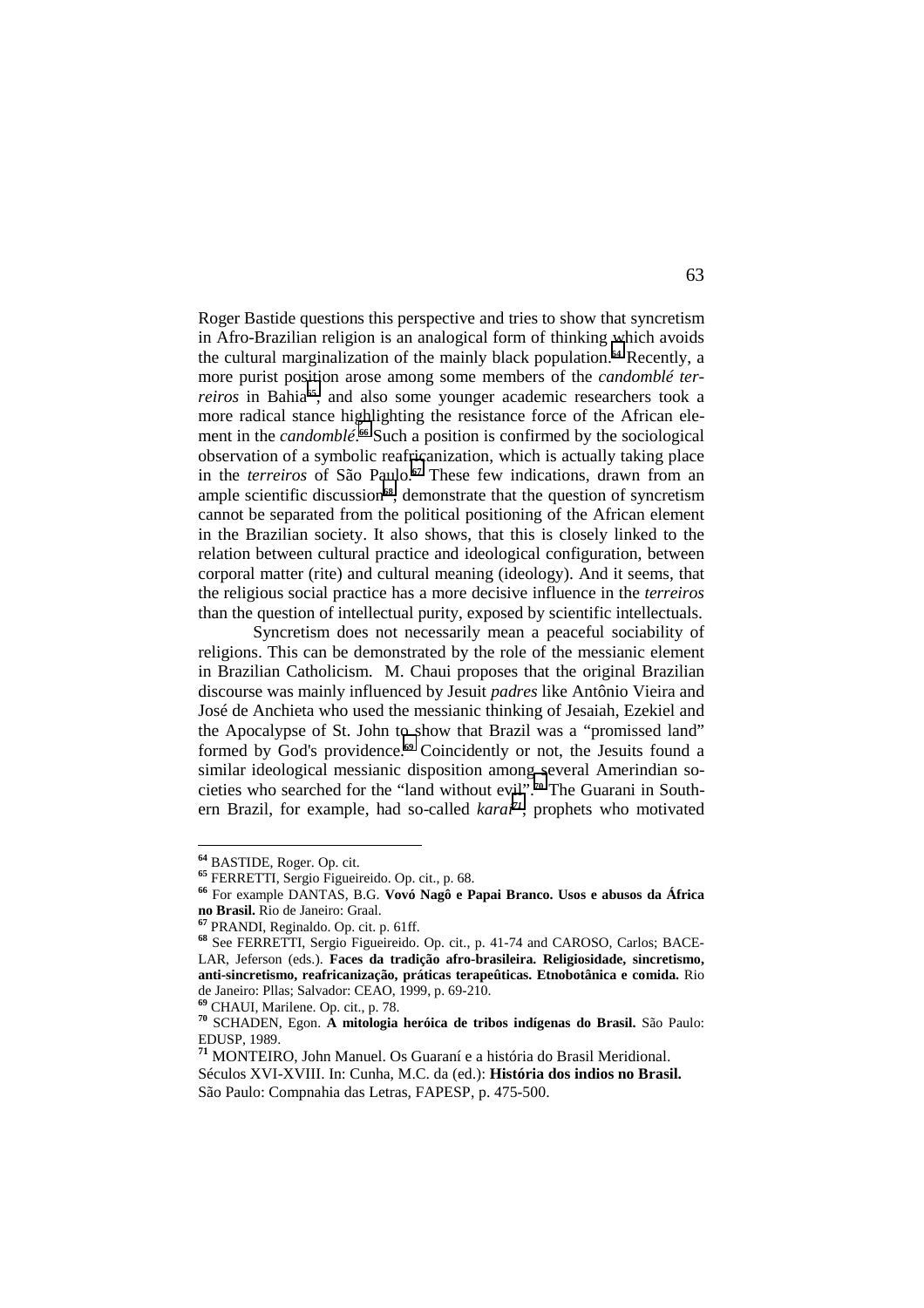messianic migrations among the indigenous population in search of Paradise. Though some authors question this messianic character**72**, it seems to be clear that the similarities between the Guarani and the Jesuitical ideology soon started to be intermingled, facilitating the creation of indigenous reductions on the basis of a common systematic religious thinking.**<sup>73</sup>** Furthermore, the Jesuitical salvation ideology was confounded with Franciscan and Capuchin mysticism, popular among the poorer population of the  $17<sup>th</sup>$ ,  $18<sup>th</sup>$  and  $19<sup>th</sup>$  century, who was waiting for the return of D. Sebastian to the Portuguese homeland. In 1578, this Portuguese king had died under mysterious circumstances in a battle against the pagan moors in Morocco and was supposed to come back as a saviour in difficult times.

The agglutination of messianic expectations increased in the 17th century when a new socio-cultural formation of subsistence-oriented peasants arose in the interior of the country, at the margins of official Brazil. This socio-economic formation encompasses a considerable number of Brazilians who are called *caboclos*, *caipiras* or *sertanejos74* and have been neglected by the official historiography of Brazil for a long time. The *caboclos* are practicing the so-called "popular Catholicism" which often contradicts the position of the official Catholic Church by its devotional rites.**<sup>75</sup>**

The advent of the Old Republic and its scientificism represents a turning point in the relation of the State and popular Catholicism. After 1889, in a time of profound social transformations after the abolition of slavery and the introduction of capitalism, several messianic prophets congregated large numbers of followers in the interior of Brazil. They revived the Salvationist mystic dreams referring to "monarchist" ideologies, which were in fact millenarian expectations for the return of a sacred kingdom. This was in sharp contrast to the dominant positivist ideology of the government and the Romanised and anti-popular ideology of the Catholic Church. One of these prophets was Antônio Conselheiro, who gathered within a few years tens of thousands of followers in Northern Bahia: ex-slaves, peasants, artisans, and small merchants from the Interior. From 1890 on, they begin to live together in the town of Canudos in a kind of utopian communal enterprise under his rule. Though

 $\overline{a}$ 

**<sup>72</sup>** For example, CLASTRE, Henri. Op. cit.

**<sup>73</sup>** MONTEIRO, John Manuel. Op. cit.

**<sup>74</sup>** RIBEIRO, Darcy. Op. cit.

**<sup>75</sup>** A wide range of popular catholic practices is presented by AZZI, Rolando. **O catolicismo popular no Brasil. Aspectos históricos.** Petrópolis: Vozes, 1978.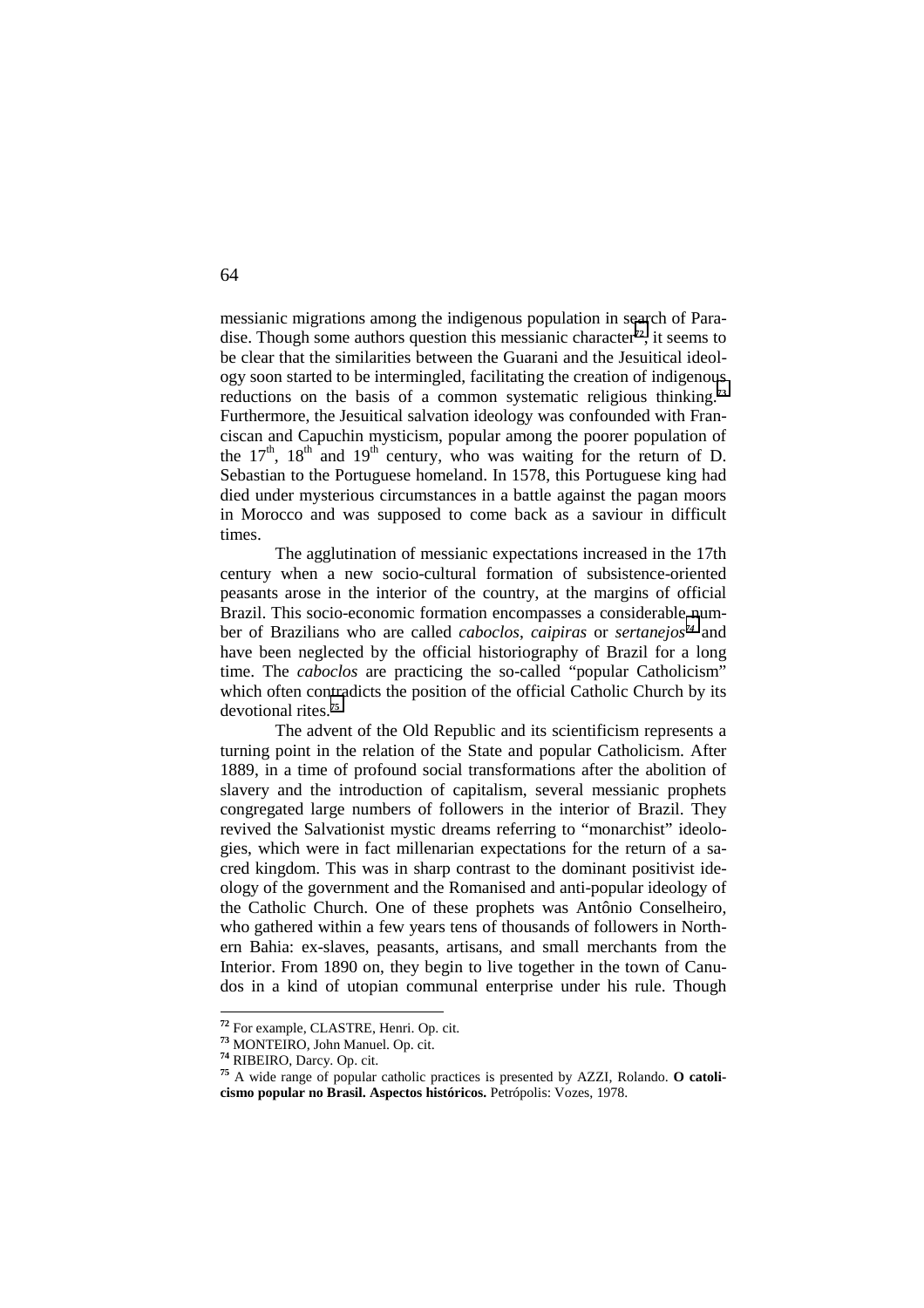politically conservative, Conselheiro tries to modernize the *caboclo* culture in its labour organization and installs nearly a socialist experiment.**<sup>76</sup>** It seems that the dream of a *caboclo* Empire becomes true via the formation of an urbanized rural Jerusalem. This provokes a violent reaction of the Brazilian Republican government that, in 1897, exterminates nearly 30.000 inhabitants of the *sertão* of Bahia**77** - probably the most tragic event of the "modernizing process" in Brazil. But, contradictorily, the brutality of the army turns the *sertaneja* culture politically visible and exposes the long time forgotten marginal and highly religious population to the ruling classes of Brazil.

An event of similar effect is the insurrection of the Contestado from 1912 to 1916 in Southern Brazil. This revolt was targeted against the intrusion of an American Railway company into the forest of Santa Catarina and Paraná where a considerable portion of *caboclos* was living. The revolt is ideologically based on religious sermons of several socalled "monjes", prophets who had been wandering around the region during the  $19<sup>th</sup>$  century preaching apocalyptic visions combined with a new romantic ideology of millenarian narratives which included Portuguese Sebastianism, the myths of Charlemagne fighting the Islamic invasion and the medieval tales of Roland and King Arthur. The *caboclos* gather in so-called *redutos* which were interpreted, according to a medieval ideology, as a representation of the "New Jerusalem". But like in Canudos, soon the rebellion was completely squashed by the Brazilian army.**<sup>78</sup>**

However, again the millenarian thinking survived. Today, it reappears with a strong mystic influence of Franciscan theology among the *Movimento sem Terra* (=Movement of the Landless). The members of this political movement that started in the 1960ies in Nonoai (Rio Grande do Sul) in an area of strong Amerindian influence (Kaingang) are searching for *terra*, the productive agricultural land, and are constantly organizing political manifestations and occupations of idle land. Today, the movement represents more than 400.000 persons and is nationally acknowledged. This population, victims of the modernization process in the Brazilian agriculture and expulsed from their lands during the 70ies

 $\overline{a}$ 

**<sup>76</sup>** This is the interpretation of HOORNAERT, Eduardo. **Os anjos de Canudos. Uma revisão histórica.** Petrópolis: Vozes. **<sup>77</sup>** VILLA, M. A. **Canudos, o povo da terra.** São Paulo: Ática, 1995 **<sup>78</sup>** see, for example, GALLO, Ivone Cecília D'Avila. **O contestado. O sonho do milênio**

**igualitário.** Campinas: Unicamp, 1999; AURAS, Marli. **Guerra do contestado. A organização da irmandade cabocla**.Florianópolis: UFSC, 2001, 4a. edição.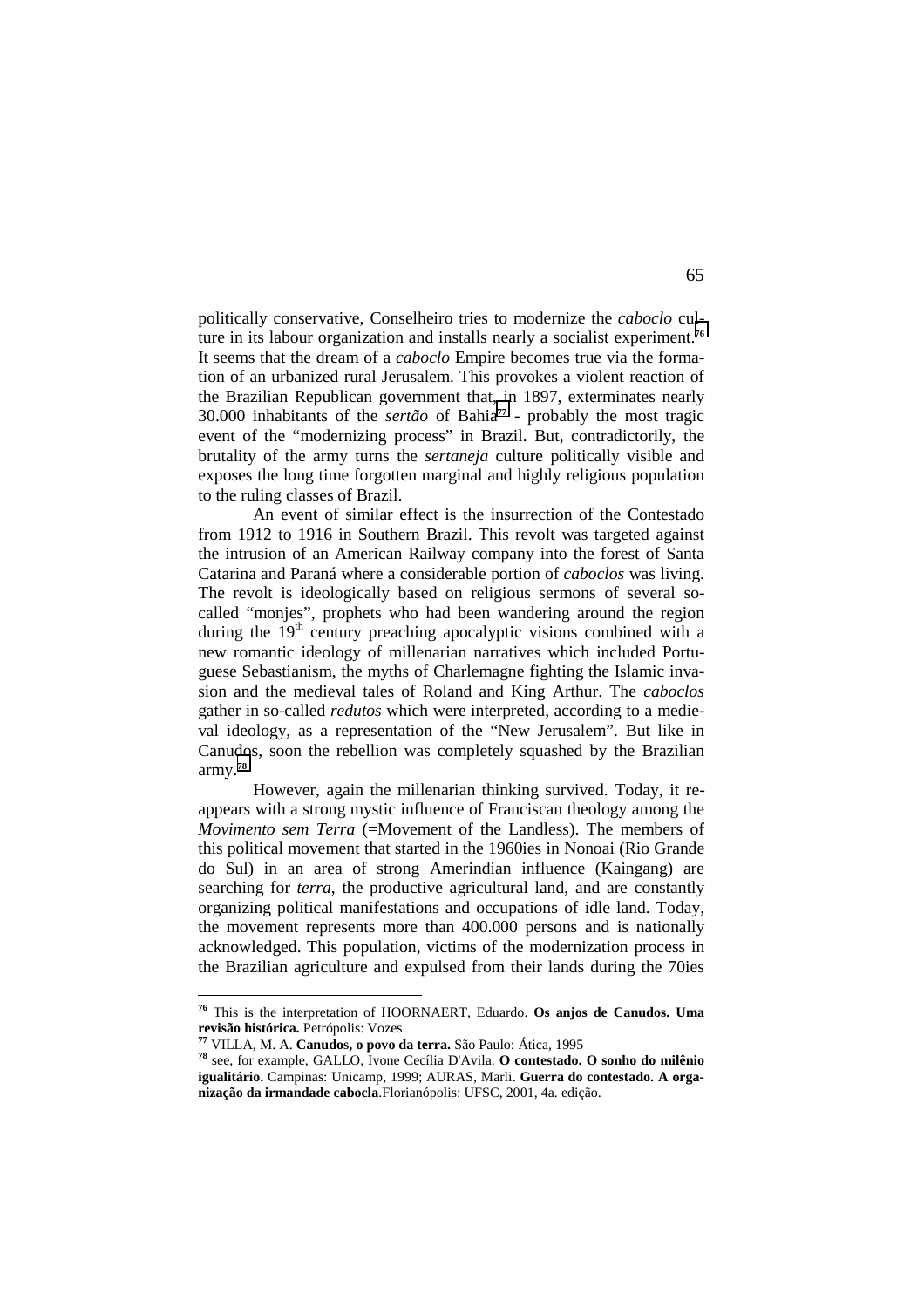and the 80ies, are the legitimate successors of the *caboclo* culture and are trying to gain their "promised land" with the support of the liberation theology with its syncretistic mixture of Marxism and mystic elements.**<sup>79</sup>** In their *assentamentos* (settlements), they construct among themselves an interactive space of religious-political communication (communion), which helps to install a defensive space within of the Brazilian society against the exclusive technological modernization process.**80** The space of the *assentamentos* resembles, not by accident, the syncretistic *reduções* of the Jesuits or the *redutos* of Canudos and Contestado. Again, it is a practice of social configuration that uses intellectual syncretism as a symbolic form of resistance.

Elements of the millenarian ideology have even become part of the discourse of evangelical churches. These churches are promising salvation from the evil by an attack on the traditional religious forces, like *candomblé*, Catholicism and indigenous beliefs. What counts for them, is the purity of the sacred Word, a veneration of the Hellenistic logic. As such, the imaginary and devotional symbols (they may be *orixás*, saints, or messianic expectations) are replaced by a pragmatic activity-oriented discourse to improve the social environment. Such a religion seems to be closer to scientificism than to popular Catholicism. The Catholic and syncretistic approach refers principally to the social group as a public entity, the evangelical attitude is related to the individual and private person.**81** Therefore, it is not strange that the evangelical churches find a stronger support in the urban areas. And as such, this symbolic form is opening the door for a reflexive modernization project of urban individualization, contesting the baroque communitarian solidarity within the traditional Brazilian society. However, this struggle is long from being won, as the first signs of syncretization are already appearing inside the evangelical churches.

This broad, but still superficial picture of the religious scenery in Brazil is highly political. Via its practical aspect, religion is more effective in the transformation of the country's society than science. Even today, the intellectuals and their scientificism represent only a minority, an island in the Ocean of Religion. "Experience demonstrates that there is a power at the edge of the established society, the power of imagination, of

66

**<sup>79</sup>** See, for example: BOFF, Leonardo. **Ecologia. Grito da terra, grito dos pobres.** São Paulo: Ática.

**<sup>80</sup>** FERNBANDES, Bernardo Mangano. **MST - Movimento dos trabalhadores rurais sem terra: formação e territorialização em São Paulo.** São Paulo: HUCITEC, 1999. **<sup>81</sup>** MONTES, Maria Lucia. Op. cit., p. 90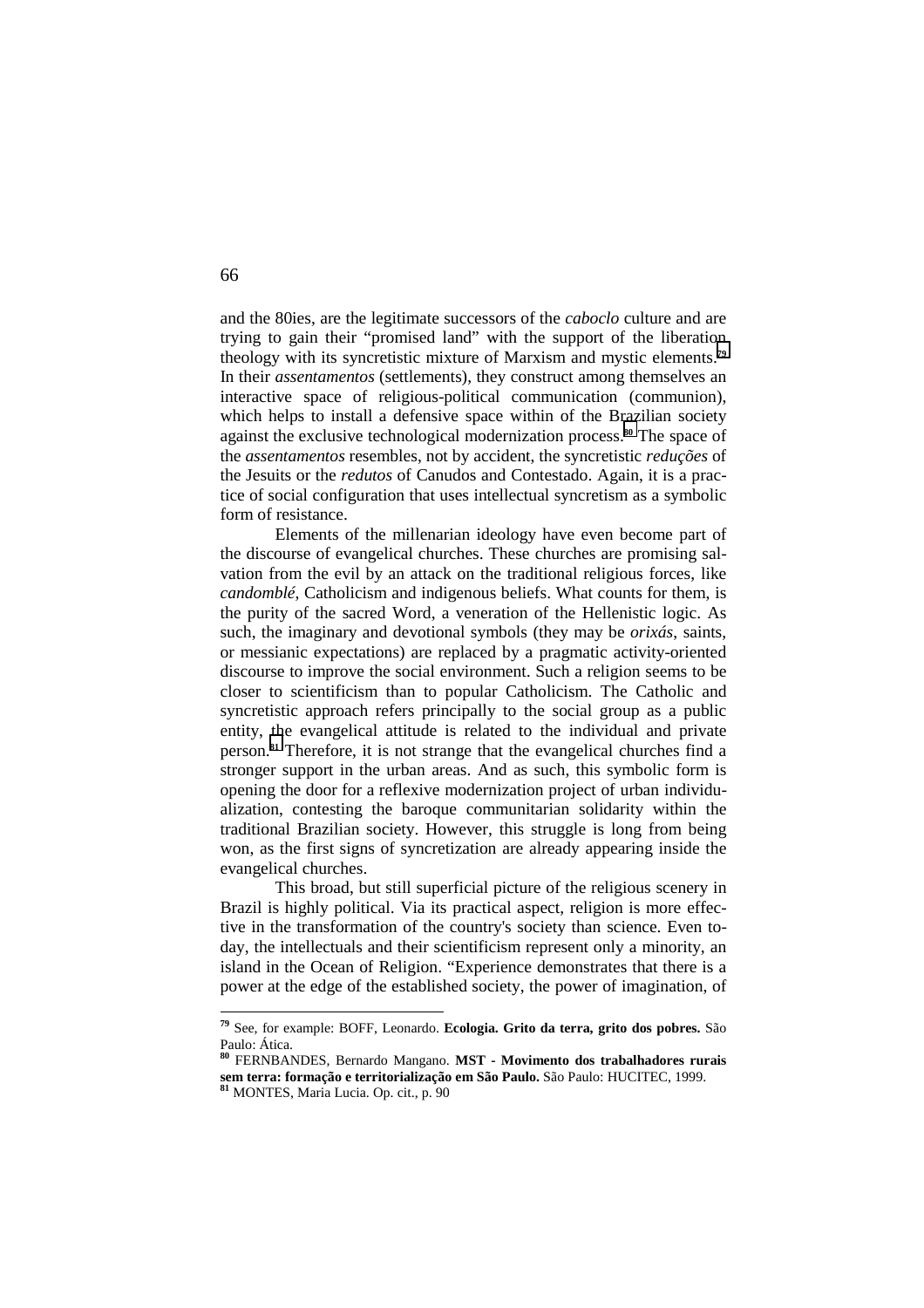belief, of capacity and sagacity. The power of religion, finally. The emotional logic of religion is stronger then the mere rational logic of the constitutive powers."**<sup>82</sup>**

### **New geological movements - another continental drift**

In the geography of knowledge, "knowledge" is mostly referred to as technological and economic skills and deeply linked to the modernization project and the proliferation of science and reflexitivity. Rarely, other forms of knowledge are considered. Principally the social aspects of knowledge that are related to individual life-worlds, concepts of personality, its political function, and the social value of world visions, are often neglected by researchers. The case of Brazil has demonstrated, that the regional construction of a country, its geography is deeply interwoven with its dominant forms of knowledge. It could be shown how an intricate network of symbolic forms creates discursive spaces within the society. These are symbolic appropriations according to Benno Werlens geography of everyday regionalizations**83**, a regional geography of thought between meaning and matter**84**, the spatial production of a symbolic form according to Cassirer.

It is significant that especially in those regions of the world where the modernization project was more successful in economic terms, and less successful in social terms, a strong resistance against scientific thought can be observed among large portions of the population. And whereas the elitist governments, technocrats, engineers and scientists, usually educated in occidental ideologies, are still continuing to research the country with the limited means of scientific knowledge as they always did, the popular cultures adhere to knowledge forms which are integrated into the unlimited fields of religion. In a multi-cultural country like Brazil, science has mainly failed to create a universal political and social entity. However, the multiplicity of the religious world has born a viable culture of tolerance and ethnic variety. Making geography in Brazil signifies simply playing diversity. This aspect is more important for the construction of the society than the political attempts of modernization and

**<sup>82</sup>** HOORNAERT, Eduardo. Op. cit., p. 112.

<sup>83</sup> An approach of a geographical theory based on social theory has recently presented by several younger German geographers, among them WERLEN, Benno. **Sozialgeographie alltäglicher Regionalisierungen. Band 2: Globalisierung, region und Regionalisierung**. Stuttgart: Steiner, 1997, p. 401ff. **<sup>84</sup>** ZIERHOFER, Wolfgang. Op. cit., p. 1-2.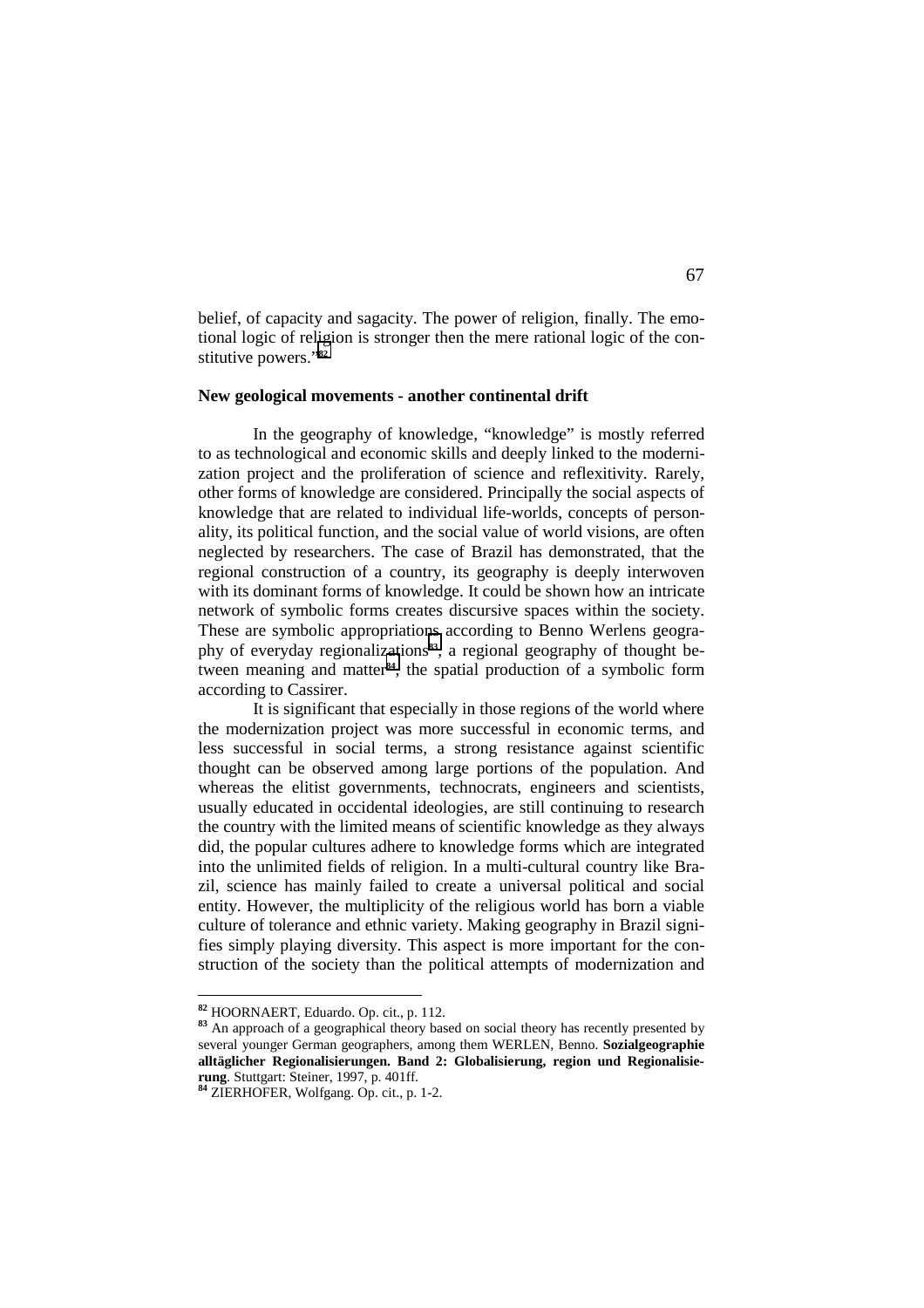homogenisation. New continental grabens appear, this time separating the multiplicity of religion and everyday culture from the unitarian scientific tradition of empiricist Neopositivism and ideological Critical Theory. It is scientificism lost, and religion gained. Therefore, Brazil represents another form of the regional geography of thought than occidental Europe.

Maybe that one day the scientific community remains a religious group restricted to its own initiation rites, its own language and ideology, and its own systemic structure. The substitution of trust into God by trust into technology and reflexivity is probably not the first step but the last step into a new religious scientific age. The myth of reflexivity, mythically described by Ovid in the 'Metamorphoses' in the story of Pyramos and Thesbe, seems to prevent mankind from the insight into the other side of the mirror. Scientific knowledge alone remains a reflection, an illusion, a science fiction of the world. It maybe a reflexive island in the Ocean of Religion, another view of how we experience our everyday-life; however, it is not the decisive force. A large part of the Brazilian population seems to have made this intellectual experience by political experience.

> The fires in the Northern Amazon State of Roraima are extinguished. The incapacity of (occidental and scientific) man to adapt himself to strange environmental conditions is proved. Only the two Nambikwara "pajé" have demonstrated how bush fires in the Amazon can be effectively defeated. For sure, modern scientists will continue to contest the Amerindian's efficiency, as the supernatural world is completely excluded from their world's vision. But such a scientific axiomatic contestation proves exactly what is commonly denied in science: scientific knowledge also has its taboos and, for this reason, can be described as the property of just another tribal community.

#### **BIBLIOGRAPHY**

- ABREU, Márcia. **O império divino: festas religiosas e cultura popular no Rio de Janeiro, 1830-1900**. Rio de Janeiro: Nova Fronteira; São Paulo: FAPESP, 1999.
- ABREU, Maurício de Almeida. A apropriação do território no Brasil colonial. In: CASTRO, Iná Eliasde et alii (orgs.). **Explorações geográficas**. Rio de Janeiro: Bertrand Brasil, 1997, p. 197-246.
- ANDRADE, Manuel Côrrea de. **A questão do território no Brasil**. São Paulo: Hucitec, 1995.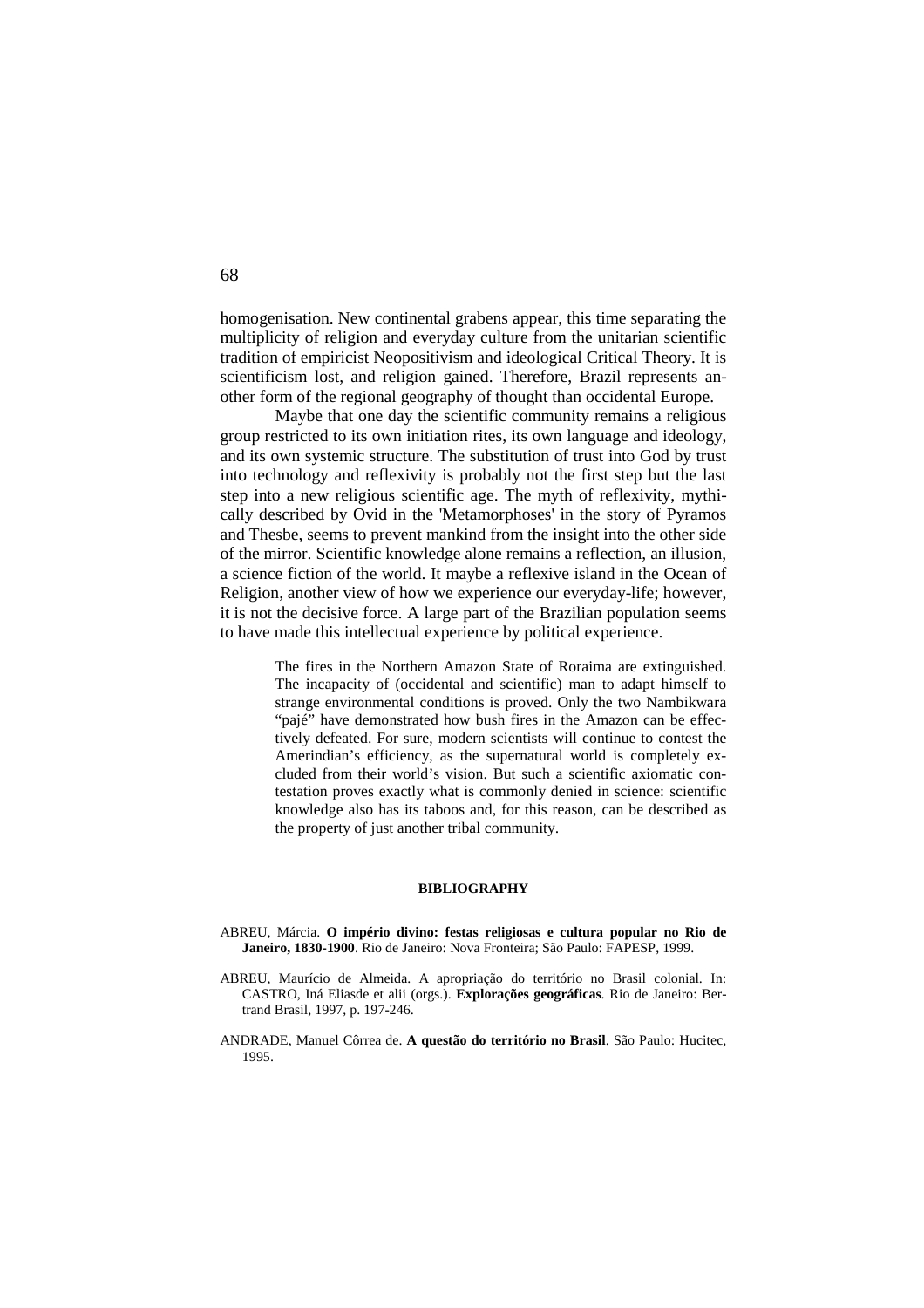- AZEVEDO, Fernando de. **A cultura brasileira**. Introdução ao estudo da cultura no Brasil. Brasília, Rio de Janeiro: UnB, UFRJ, 1996, 6. ed., (orig. 1945).
- AURAS, Marli. **Guerra do Contestado**. A organização da irmandade cabocla. Florianópolis: UFSC, 2001, 4a. Edição.
- AZZI, Rolando. **O catolicismo popular no Brasil**. Aspectos históricos. Petrópolis: Vozes, 1978.
- BABHA, Homi K. **The location of culture**. London: Routledge, 1994.
- BASTIDE, Roger. **The African Religions of Brazil**. Towards a sociology of the interpenetration of civilizations. Baltimore, London: John Hopkins University Press, 1978.
- BELL, Daniel. **The Coming of the Post-Industrial Society**. A Venture in social forecasting. New York: Basic Books, 1973.
- BELLO, Angela Ales. **Culturas e Religiões**. Uma leitura fenomenológica. Bauru: EDUSC, 1998.
- BELLUZO, Ana Maria de Morães. **O Brasil dos viajantes**. São Paulo: Metalivros, Rio de Janeiro: Objetiva, 1999.
- BENISTE, José. **Orun, Aiyé: o encontro de dois mundos**: o sistema de relacionamento nagó-yorubá entre o céu e a terra. Rio de Janeiro: Bertrand Brasil, 1997.
- BERGER, Peter L. **The Sacred Canopy: elements of a sociological theory of religion**. New York: Doubleday, 1969.
- BERKENBROCK, Volney J. **A experiência dos orixás**. Um estudo sobre a experiência religiosa no candomblé. Petrópolis: Vozes, 1998.
- BOFF, Leonardo. **Ecologia. Grito da terra, grito dos pobres**. São Paulo: Ática, 1996.
- BOSI, Alfredo. **Dialética da Colonização**. São Paulo: Companhia das Letras, 1992.
- CARDOSO, Carlos; BACELAR, Jeferson (eds.). **Faces da tradição afro-brasileira**. Religiosidade, sincretismo, anti-sincretismo, reafricanizacão, práticas terapeûticas, etnobotânica e comida. Rio de Janeiro: Pallas, Salvador: CEAO, 1999.
- CARVALHO, José Murilo de. **A formação das almas.** O imaginário da República no Brasil. São Paulo: Companhia das Letras, 1990.
- CASSIRER, Ernst. **Ensaio sobre o Homem**. Introdução a uma filosofia da cultura humana. São Paulo: Martins Fontes, 1994 (orig. 1944).
- CASSIRER, Ernst. **Das Erkenntnisproblem in der Philosophie und Wissenschaft der neueren Zeit**. Darmstadt: Wissenschaftliche Buchgesellschaft. 4 Bände, 1994 (orig. 1922ff.).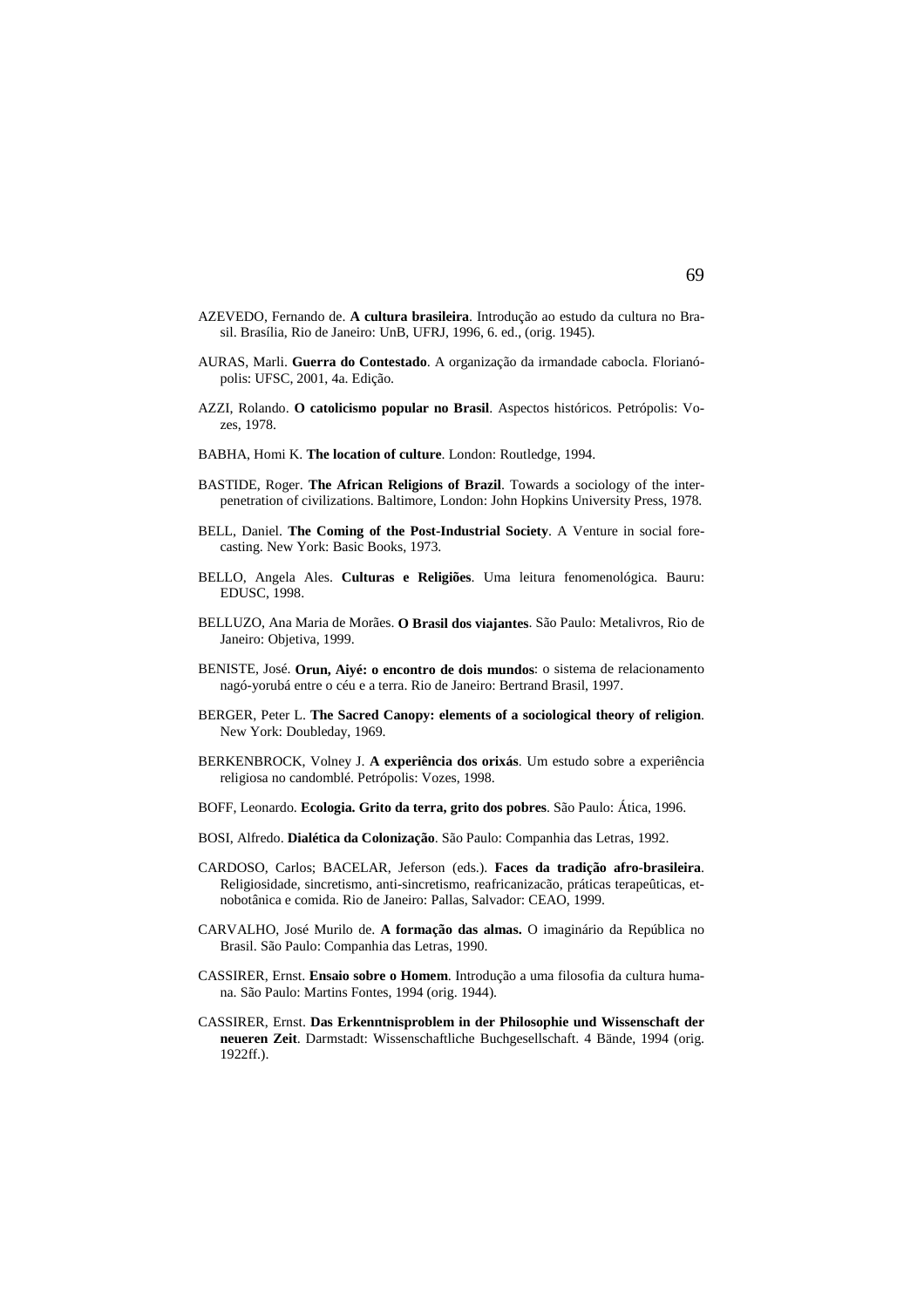- CASSIRER, Ernst. **Philosophie der symbolischen Formen**. Zweiter Teil: Der Mythos. Darmstadt: Wissenschaftliche Buchgesellschaft, 1994 (orig. 1923).
- CASSIRER, Ernst. Form und Technik. In: CASSIRER, Ernst. **Symbol, Technik, Sprache**. Hamburg: Meiner, 1995 (orig. 1930) p. 39-91.
- CASSIRER, Ernst. Mythischer, ästhetischer und theoretischer Raum. In: CASSIRER, Ernst. **Symbol, Technik, Sprache**. Hamburg: Meiner, 1995 (orig. 1930), p.93-120.
- CHAUI, Marilene. **Brasil. Mito fundador e sociedade autoritária**. São Paulo: Fundação Perseu Abramo, 2000.
- CLASTRE, Henri. **La terre sans mal: le prophète tupi-guarani**. Paris: Seuil, 1975.
- DAMATTA, Roberto. **Carnavais, malandros e heróis**. Para uma sociologia do dilema brasileiro. Rio de Janeiro, Rocco, 1997.
- DANTAS, B.G. **Vovó Nagô e Papai Branco. Usos e abusos da África no Brasil**. Rio de Janeiro: Graal, 1988.
- DELEUZE, Gilles. **Foucault**. Frankfurt/M.: Suhrkamp, 1992.
- DELEUZE, Gilles; GUATTARI, Felix. **Mil Platôs. Capitalismo e Esquizofrenia**. Vol. I. Rio de Janeiro: ED. 34.
- ELIADE, Mircea. **O Sagrado e o Profano. A essência das religiões**. São Paulo: Martins Fontes, 1996.
- FERNANDES, Bernardo Mangano. **MST Movimento dos trabalhadores rurais sem terra: formação e territorialização em São Paulo**. São Paulo: Hucitec, 1999.
- FERRETTI, Sergio Figueireido. **Repensando o sincretismo**: Estudo sobre a Casa das Minas. São Paulo: EDUSP, São Luis: FAPEMA, 1995.
- FREYRE, Gilberto. **Casa-Grande & Senzala**. Rio de Janeiro: Record, 1999 (orig. 1931).
- GALLO, Ivone Cecília D'Avila. **O Contestado: O sonho do milênio igualitário**. Campinas: Unicamp, 1999.
- GEERTZ, Clifford (1983). **A interpretação das culturas**. Rio de Janeiro: LTC, 1989.
- GIDDENS, Anthony. **The consequences of modernity**. Oxford: Polity Press, 1990.
- GOTTDIENER, Mark. **Postmodern semiotics: material culture and the forms of modern life**. Oxford, Cambridge: Blackwell, 1995.
- HABERMAS, Jürgen. **Theorie des kommunikativen Handelns**. Erster Band. Frankfurt/M.: Suhrkamp, 1981.
- HOORNAERT, Eduardo. **Os anjos de Canudos. Uma revisão histórica**. Petrópolis: Vozes, 1997.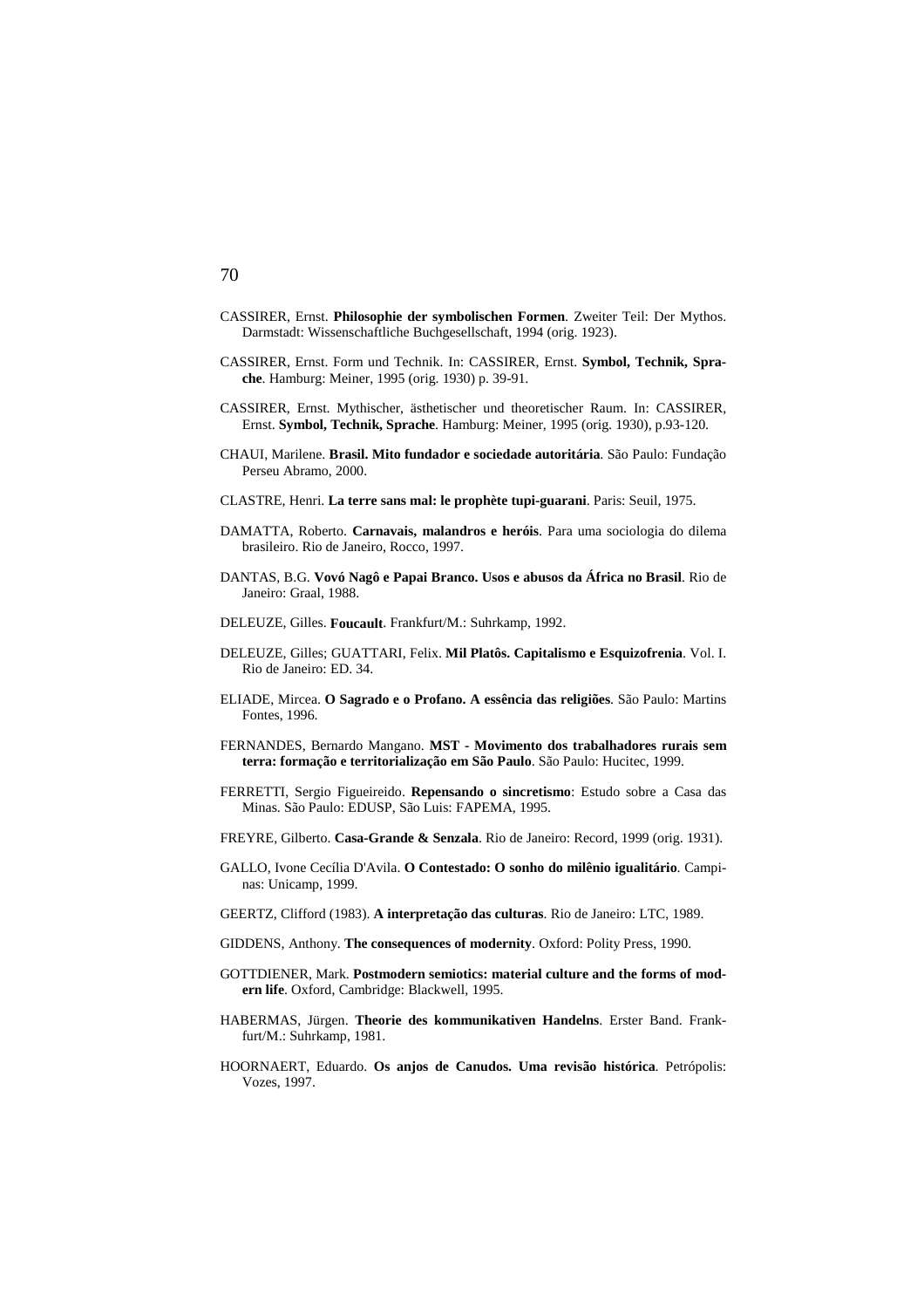- HOORNAERT, Eduard et alii. **História da Igreja no Brasil primeira época**. Petrópolis: Vozes, 1992.
- JACOB, Günter. Universitäten, Wissenschaft und Forschung in Brasilien. In: BRIESE-MEISTER, Dieter et alii (eds.). **Brasilien heute: Politik, Wirtschaft, Kultur**. Frankfurt/M.: Vervuert, 1994, p. 404-420.
- LEVY-STRAUSS, Claude. **Mythologica I: Das Rohe und das Gekochte.** Frankfurt/M.: Suhrkamp, 1971.
- LINS, I. **História do positivismo no Brasil**. São Paulo: Nacional, 1974.
- LUGON, Clovis. **A república "comunista" cristã dos guaranis**. Rio de Janeiro: Paz e Terra, 1977.
- MARX, Murilo. **Cidade no Brasil terra de quem?** São Paulo: Nobel, 1991.
- MATOS, Gregório de. **Obra poética**. Vol. I. Rio de Janeiro: Record, 1992.
- MAXWELL, Kenneth. **Marquês de Pombal. Paradoxo do iluminismo**. Rio de Janeiro: Paz e Terra, 1997.
- MESLIN, Michel. **L'expérience humaine du divin**. Paris: Ed. du Cerf, 1988.
- MONTEIRO, John Monteiro. Os Guaraní e a história do Brasil Meridional. Séculos XVI-XVIII. In: CUNHA, Manoel Carneiro da (ed.): **História dos índios no Brasil**. São Paulo: Companhia das Letras, FAPESP, 1992, p. 475-500.
- MONTES, Maria Lucia. As figuras do sagrado: entre o público e o privado. In: SCHWARCZ, Lilia Moritz (ed.). **História da vida privada brasileira**, vol. IV - Contrastes da intimidade contemporânea. São Paulo: Companhia das Letras, 1998, p. 63-172.
- OTTO, Rudolf. **Das Heilige: über das Irrationale in der Idee des Göttlichen und sein Verhältnis zum Rationalen**. München: Beck, 1979.
- PAIVA, José Maria de. Educação jesuítica no Brasil colonial. In: LOPES, Eliane Maria Teixeira et alii (eds.). **500 anos de educação no Brasil**. Belo Horizonte: Autentica, 2000, p. 43-60.
- PIERUCCI, Antônio Flávio; PRANDI, Reginaldo. **A realidade social das religiões no Brasil**. São Paulo: Hucitec, 1996.
- PRANDI, Reginaldo. **Os candomblés de São Paulo. A velha magia na metrópole nova**. São Paulo: Hucitec, USP, 1991.
- RIBEIRO, Darcy. **O povo brasileiro. A formação e o sentido do Brasil**. São Paulo: Companhia das Letras, 1997.
- RIBEIRO, Maria Luisa Santos. **História da educação brasileira. A organização escolar**. Campinas: Autores associados, 2000, 16. ed.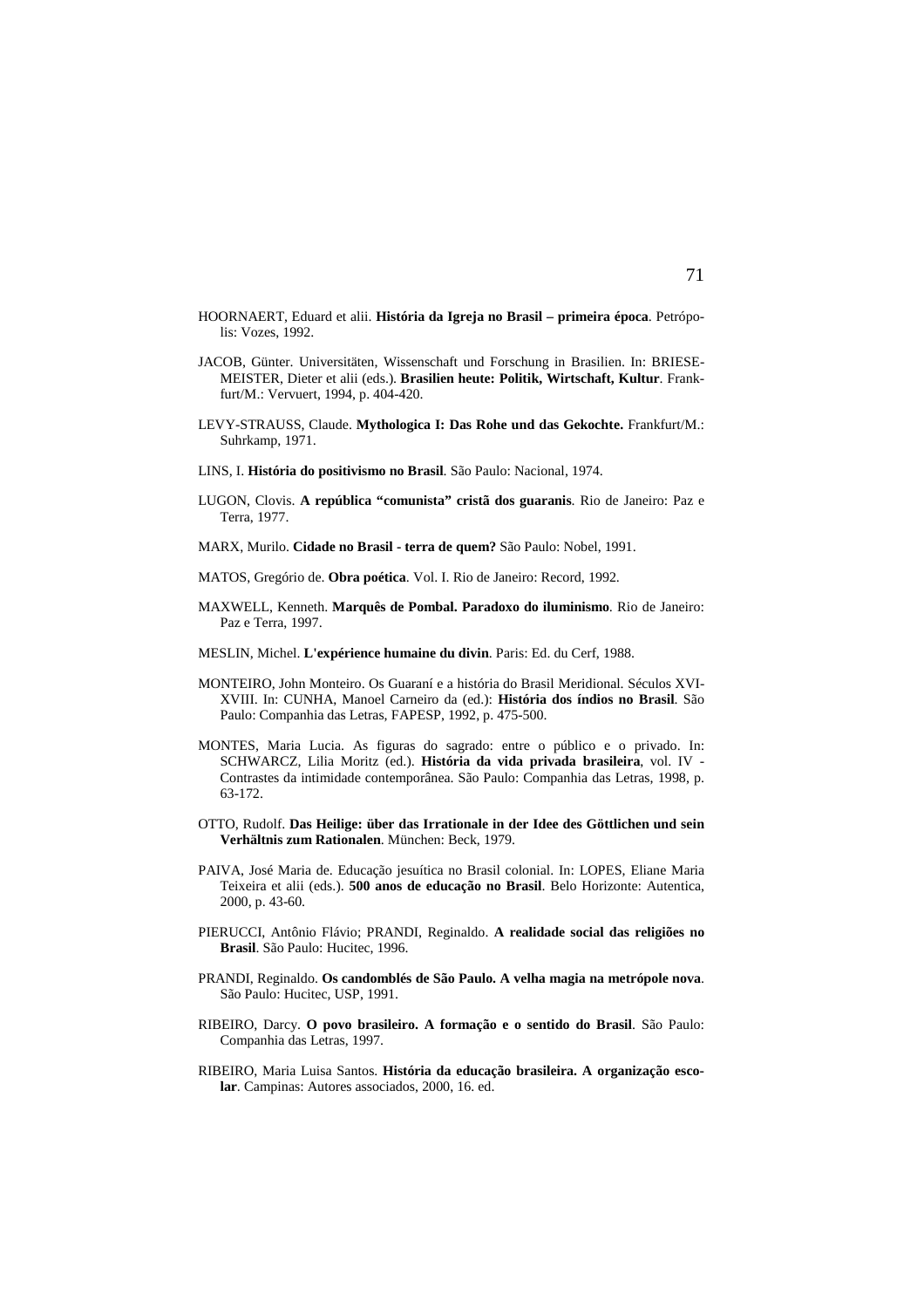- RODRIGUES, Nina. **O animismo fetichista dos negros baianos**. Rio de Janeiro: Civilização Brasileira, 1935.
- ROSENDAHL, Zeny. **Hierópolis: O sagrado e o profano**. Rio de Janeiro: UERJ.
- SAHR, Wolf-Dietrich. **Ville und Countryside**. Land-Stadt-Verflechtungen im ländlichen St. Lucia. Ein Beitrag zu einer postmodernen Sozialgeographie der Karibik. Hamburg: Wayasbah, 1997.
- SAHR, Wolf-Dietrich. Der Ort der Regionalisierung im geographischen Diskurs. In: MEUSBURGER, Peter (ed.): **Handlungstheoretische Sozialgeographie**. Benno Werlens Entwurf in kritischer Diskussion. Stuttgart: Steiner, 1999, p. 43-66.
- SCHADEN, Egon. **A mitologia heróica de tribos indígenas do Brasil**. São Paulo: EDUSP, 1989.
- SCHWARCZ, Lilia.Moritz. **As barbas do Imperador. D. Pedro II, um monarca nos trópicos**. São Paulo: Companhia das Letras, 1999.
- THRIFT, Nigel. For a new regional geography I. In: **Progress in Human Geography** 14, 1990, p. 272-279.
- TINHORÃO, José Ramos. **As festas no Brasil colonial**. São Paulo: Editora, 2000.
- TOULMIN, Stephen. **Kosmopolis: die unerkannten Aufgaben der Moderne**. Frankfurt/M.: Suhrkamp, 1994.
- VARGAS, Milton. O início da pesquisa tecnológica no Brasil. In: VARGAS, Milton (ed.): **História da técnica e da tecnologia no Brasil.** São Paulo: UNESP, 1994, p. 211-224.
- VERGER, Pierre. **Orixás: deuses iorubas na África e no Novo Mundo**. São Paulo: Corrupio, 1985.
- VILLA, M.A. **Canudos, o povo da terra**. São Paulo: Ática, 1995.
- WERLEN, Benno. **Sozialgeographie alltäglicher Regionalisierungen**. Band 2: Globalisierung, Region und Regionalisierung. Stuttgart: Steiner, 1997.
- ZIERHOFER, Wolfgang. Grundlagen für eine Humangeographie des relationalen Weltbildes. In: **Erdkunde** Vol. 51, Heft 2, 1997, p. 81-99.
- ZIERHOFER, Wolfgang. Geographie der Hybriden. In: **Erdkunde** Vol. 53, Heft 1, 1999, p. 1-13.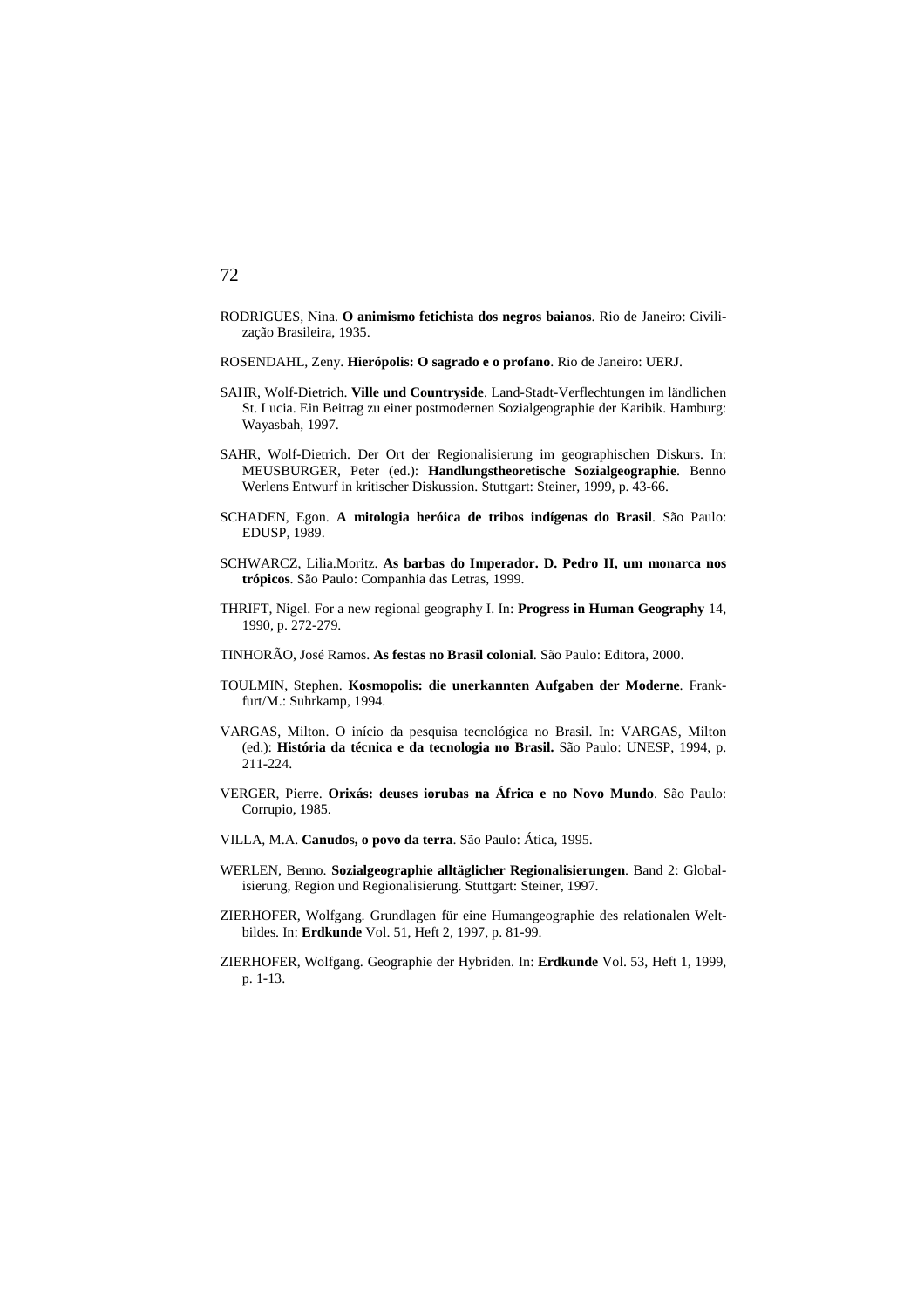### RESUMO

# **Religião e cientifiscimo no Brasil Para uma geografia regional do conhecimento Um ensaio geográfico**

A Geografia do Saber trata das relações entre as transformações do ambiente concreto e as suas interpretações ideológicas, diferenciando o espaço conforme atitudes filosóficas e religiosas. O exemplo do Brasil ilustra a disputa conflituosa entre a ideologia modernizadora, principalmente ligada às elites políticas e intelectuais, e as interpretações religiosas, enquanto expressões culturais prevalecentes entre a maior parte da população brasileira. O modernismo, como ideologia, surgiu a partir de elementos escolásticos da Igreja medieval, do empreendimento jesuítico, das transformações do Marquês de Pombal na época absolutista e da idéia romântica e naturalista de "Nação" durante o Império. Tomou a sua expressão mais recente no avanço tecnológico e educacional desde a Velha Republica e do Estado Novo até hoje. Existe no Brasil, entretanto, no decorrer de toda sua história, um campo de saber paralelo que é extremamente diferenciado: as interpretações religiosas do espaço como, por exemplo, a idéia hierárquica da Igreja Católica, o espaço sincrético da cultura cabocla, a focalização no mundo vivido do indivíduo nas igrejas protestantes, a estrutura rizomática das religiões afro-brasileiras e o espaço fluido das religiões indígenas. Todos estes se relacionam com a ideologia oficial da modernização e com as suas expressões modernizadoras de uma forma dialógica ou conflituosa.

**Palavras-chave:** Geografia cultural; cientificismo; religião; espaço religioso; Brasil.

## **ABSTRACT**

# **Religion and Scientificism in Brazil Towards a regional geography of knowledge A geographical essay**

The geography of knowledge deals with the relation between transformations of the physical environment and its ideological interpretations, differentiating space according to philosophical and religious attitudes. Brazil is used as an example to demonstrate how the dispute between modernist ideology, mainly represented by the Brazilian political and intellectual elite, and religious interpretations, which are the predominant forms of cultural expression among large portions of the Brazilian population, are intermingled in the geography of